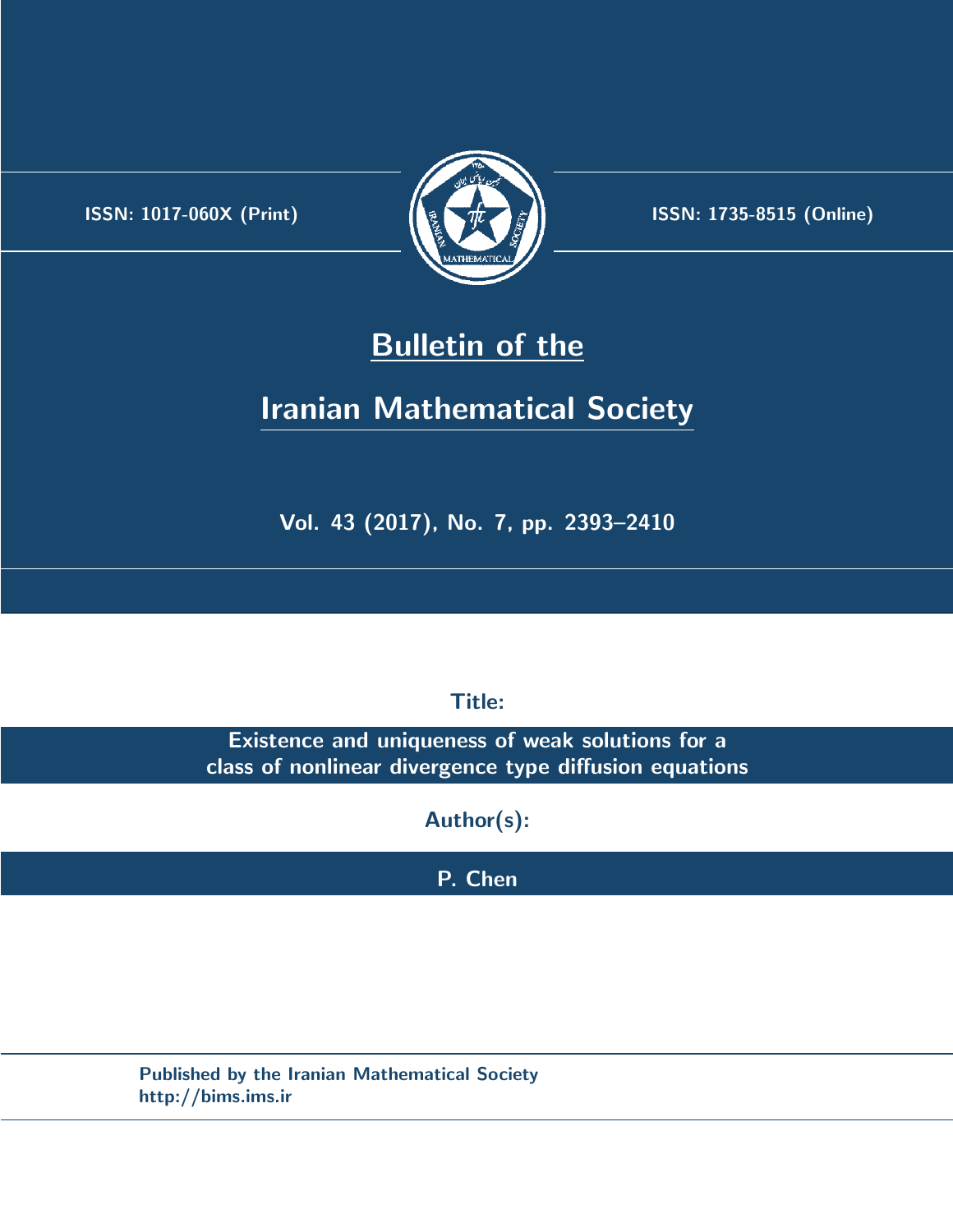Bull. Iranian Math. Soc. Vol. 43 (2017), No. 7, pp. 2393–2410 Online ISSN: 1735-8515

### **EXISTENCE AND UNIQUENESS OF WEAK SOLUTIONS FOR A CLASS OF NONLINEAR DIVERGENCE TYPE DIFFUSION EQUATIONS**

#### P. CHEN

(Communicated by Asadollah Aghajani)

Abstract. In this paper, we study the Neumann boundary value problem of a class of nonlinear divergence type diffusion equations. By a priori estimates, difference and variation techniques, we establish the existence and uniqueness of weak solutions of this problem.

**Keywords:** Existence, uniqueness, weak solution, variation problem, *N* function.

**MSC(2010):** Primary: 35K55; Secondary: 46B20, 35K61.

#### 1. **Introduction**

The purpose of this paper is to investigate the existence and uniqueness of weak solutions to the following parabolic problem:

<span id="page-1-0"></span>(1.1) 
$$
\begin{cases} u_t - \operatorname{div}(a(|\nabla u|)\nabla u) = 0 & \text{in } \Omega \times (0,T], \\ \frac{\partial u}{\partial \mathbf{n}} = 0 & \text{on } \partial \Omega \times (0,T], \\ u(x,0) = u_0(x) & \text{in } \Omega, \end{cases}
$$

where  $\Omega$  is a bounded, open domain of  $\mathbb{R}^N(N \geq 2)$  with Lipschitz boundary *∂*Ω, **n** is the outward unit normal vector of *∂*Ω, *T* is a positive number and  $u_0 \in L^2(\Omega)$ . The function *a* is such that  $\phi : \mathbb{R} \to \mathbb{R}$  defined by

$$
\phi(s) = \begin{cases} a(|s|)s & s \neq 0, \\ 0 & s = 0, \end{cases}
$$

is an odd increasing homeomorphism from R onto itself.

Problems of type ([1.1\)](#page-1-0) has been motivated by a various range of applications, such as motion of non-Newton fluids, image restoration, elastic materials and mathematical biology. We refer to the bibliographies (see, for example  $[4, 5, 8, 6]$  $[4, 5, 8, 6]$  $[4, 5, 8, 6]$  $[4, 5, 8, 6]$  $[4, 5, 8, 6]$  $[4, 5, 8, 6]$  $[4, 5, 8, 6]$ [12,](#page-18-0) [14](#page-18-1), [19](#page-18-2)]) for more detailed information on the physical situation.

*⃝*c 2017 Iranian Mathematical Society

Article electronically published on December 30, 2017.

Received: 7 December 2016, Accepted: 5 May 2017.

<sup>2393</sup>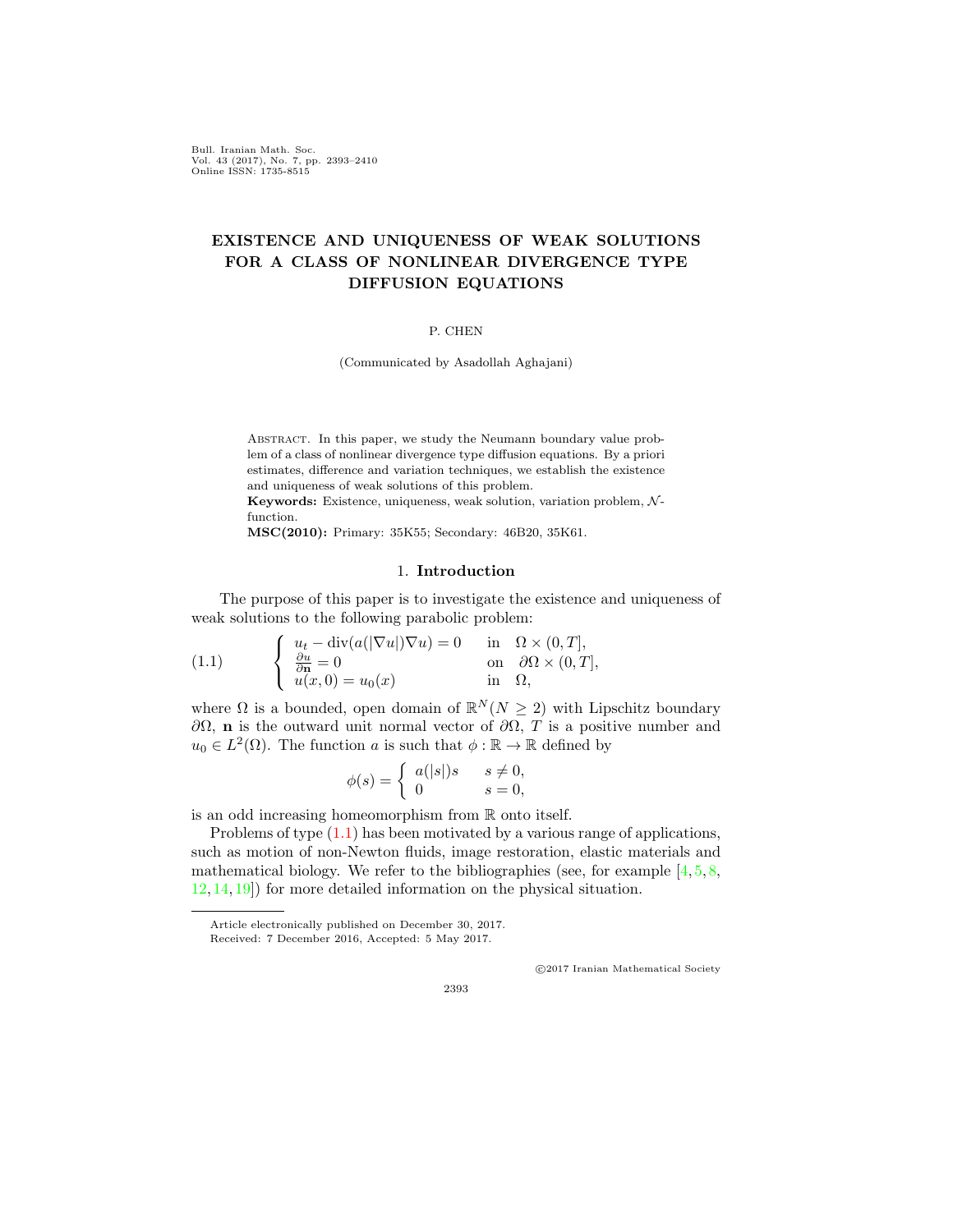Parabolic equations that are similar to  $(1.1)$  $(1.1)$  have been studied extensively due to their prominent roles in many modeling phenomena. In 1990, Perona and Malik [\[13](#page-18-3)] proposed the Malik-Perona model

<span id="page-2-0"></span>(1.2) 
$$
\begin{cases} u_t - \operatorname{div}(c(|\nabla u|^2) \nabla u) = 0 & \text{in } \Omega \times (0, T], \\ \frac{\partial u}{\partial \mathbf{n}} = 0 & \text{on } \partial \Omega \times (0, T], \\ u(x, 0) = u_0(x) & \text{in } \Omega, \end{cases}
$$

where  $\Omega$  is an image domain in  $\mathbb{R}^2$  and  $c(s) > 0$ . This model is well-known and has been widely used to denoise and segment images. The equation in  $(1.2)$  $(1.2)$  $(1.2)$ can be written as

<span id="page-2-1"></span>(1.3) 
$$
u_t = c(|\nabla u|^2)u_{\mathbf{TT}} + b(|\nabla u|^2)u_{\mathbf{NN}},
$$

with  $b(s) = c(s) + 2sc'(s)$ . Thus, the right-hand side of the equation [\(1.3](#page-2-1)) may be interpreted as a sum of a diffusion  $u_{TT}$  in the tangent direction  $(T)$  plus a diffusion  $u_{NN}$  in the normal  $(N = \frac{\nabla u}{|\nabla u|})$  direction.

Although there are some results about the existence and uniqueness of weak solutions for the Malik-Perona model, the conditions to ensure these results are difficult to check (see [\[2](#page-17-3)]).

Therefore, similar to the Perona-Malik model, Wang and Zhou [[17\]](#page-18-4) considered a special case of the problem ([1.2](#page-2-0))

<span id="page-2-2"></span>(1.4) 
$$
u_t - \left(\frac{\Phi'(|\nabla u|)}{|\nabla u|}u_{\mathbf{TT}} + \Phi''(|\nabla u|)u_{\mathbf{NN}}\right) = 0,
$$

with  $\Phi(s) = s \log(1 + s)$ . They studied the existence and uniqueness of a weak solution of the problem.

Later, Feng and Yin [[7\]](#page-17-4) investigated the existence and uniqueness of weak solutions of the more general equation ([1.4](#page-2-2)) with  $\Phi(s) = s \log(1 + \beta(s))$  ( $s \ge 0$ ), where  $\beta(s)$  is a polynomial with the following form:

 $\beta(s) = \beta_1 s + \beta_2 s^2 + \cdots + \beta_r s^r$ , for some integer  $r \ge 1$ , and  $\beta_1 > 0$ ,  $\beta_r > 0$ ,  $\beta_j \geq 0$  (1 < *j* < *r*).

Obviously the equation considered in [[17\]](#page-18-4) is a special case of [[7\]](#page-17-4).

In this paper, we study the existence and uniqueness of weak solutions of problem [\(1.1](#page-1-0)), where the equation in ([1.1](#page-1-0)) is associated by  $\mathcal{N}\text{-function }\Phi(s) :=$ ∫ *<sup>s</sup>* 0  $\phi(t)dt$ . These problems arise in the field of physics, e.g.,

(a) nonlinear elasticity:  $\Phi(s) = (1 + s^2)^{\gamma} - 1, \gamma > \frac{1}{2}$ ;

(b) plasticity: 
$$
\Phi(s) = s^{\alpha} (\log(1+s))^{\beta}, \alpha \ge 1, \beta > 0;
$$

(c) generalized Newtonian fluids:  $\Phi(s) = \int^s$ 0  $t^{1-\alpha}(\sinh^{-1}t)^{\beta}dt$ .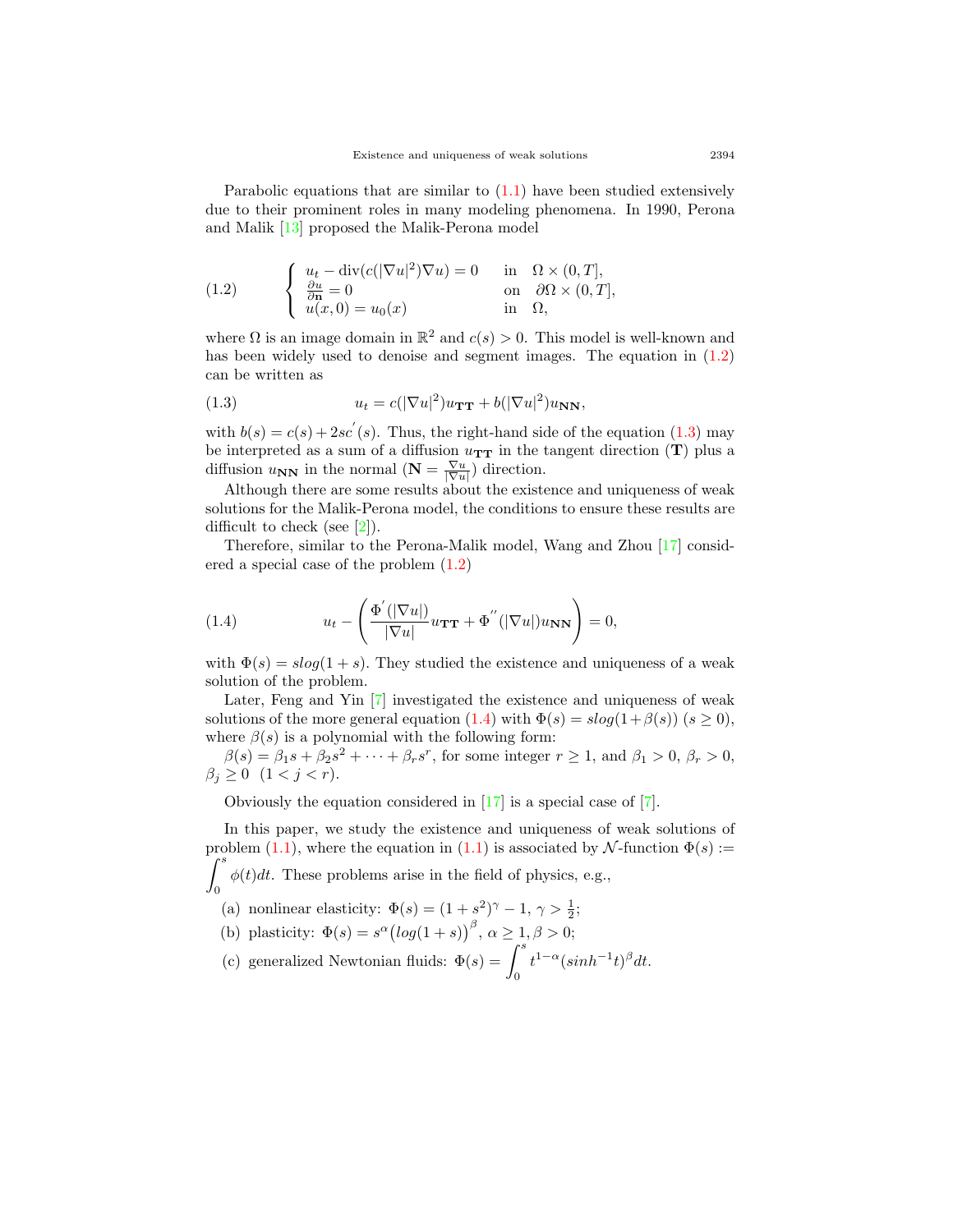For details, see [\[9](#page-18-5)[–11](#page-18-6)].

We remark that the equation in  $(1.1)$  $(1.1)$  contains the equations proposed in  $[17]$  $[17]$ and [\[7](#page-17-4)] as particular cases. Here we establish the existence and uniqueness of weak solutions of  $(1.1)$  $(1.1)$  by difference and variation techniques.

<span id="page-3-0"></span>We assume that there exist  $l, m > 1$  such that

(1.5) 
$$
l \leq \frac{\phi(s)s}{\Phi(s)} \leq m \quad \text{for any} \quad s > 0.
$$

Denote the cylinder  $Q \equiv \Omega \times (0, T]$  and define weak solutions of problem  $(1.1)$  $(1.1)$  as follows.

**Definition 1.1.** A function  $u : \overline{\Omega} \times [0,T] \rightarrow \mathbb{R}$  is called a weak solution of problem ([1.1](#page-1-0)) if the following conditions are satisfied:

 $(i)$   $u \in C([0,T]; L^2(\Omega)) \cap L^1(0,T; W^{1,1}(\Omega))$  with  $\int_0^T$ 0 Ω  $\Phi(|\nabla u|)dxdt < \infty;$ (*ii*) For every  $t \in [0, T]$ , we have

$$
\int_{\Omega} u(x,t)dx = \int_{\Omega} u_0(x)dx;
$$

(*iii*) For any  $\varphi \in C^1(\overline{Q})$  with  $\varphi(\cdot, T) = 0$ , we have

$$
-\int_{\Omega} u_0(x)\varphi(x,0)dx + \int_0^T \int_{\Omega} [-u\varphi_t + a(|\nabla u|)\nabla u \cdot \nabla \varphi] dx dt = 0.
$$

Now we state our main result.

<span id="page-3-1"></span>**Theorem 1.2.** *Under assumption* ([1.5](#page-3-0))*, the initial-boundary value problem* ([1.1\)](#page-1-0) *admits a unique weak solution.*

This paper is organized as follows. In section 2, we will list and prove some useful Inequalities and Lemmas. In section 3, the proof of Theorem [1.2](#page-3-1) will be given.

#### 2. **Preliminaries**

In this section, we state some basic results that will be used later and utilize the properties of  $N$ -function to prove Lemma [2.7](#page-5-0) and Lemma [2.10.](#page-5-1)

**Definition 2.1** ([\[1](#page-17-5)]).  $\Phi : \mathbb{R} \to \mathbb{R}$  is called an *N*-function if it has the following properties:

- (1)  $\Phi$  is even, continuous, convex and  $\Phi(0) = 0$ ;
- $(2) \Phi(u) > 0$  for all  $u \neq 0$ ;
- (3)  $\lim_{u \to 0} \frac{\Phi(u)}{u} = 0$  and  $\lim_{u \to \infty} \frac{\Phi(u)}{u} = \infty$ .

<span id="page-3-2"></span>**Proposition 2.2** ([\[1](#page-17-5)]).  $\Phi$  *is an N*-function iff  $\Phi(u) = \int_{u}^{|u|}$ 0 *ϕ*(*t*)*dt, where the right derivative ϕ of* Φ *satisfies:*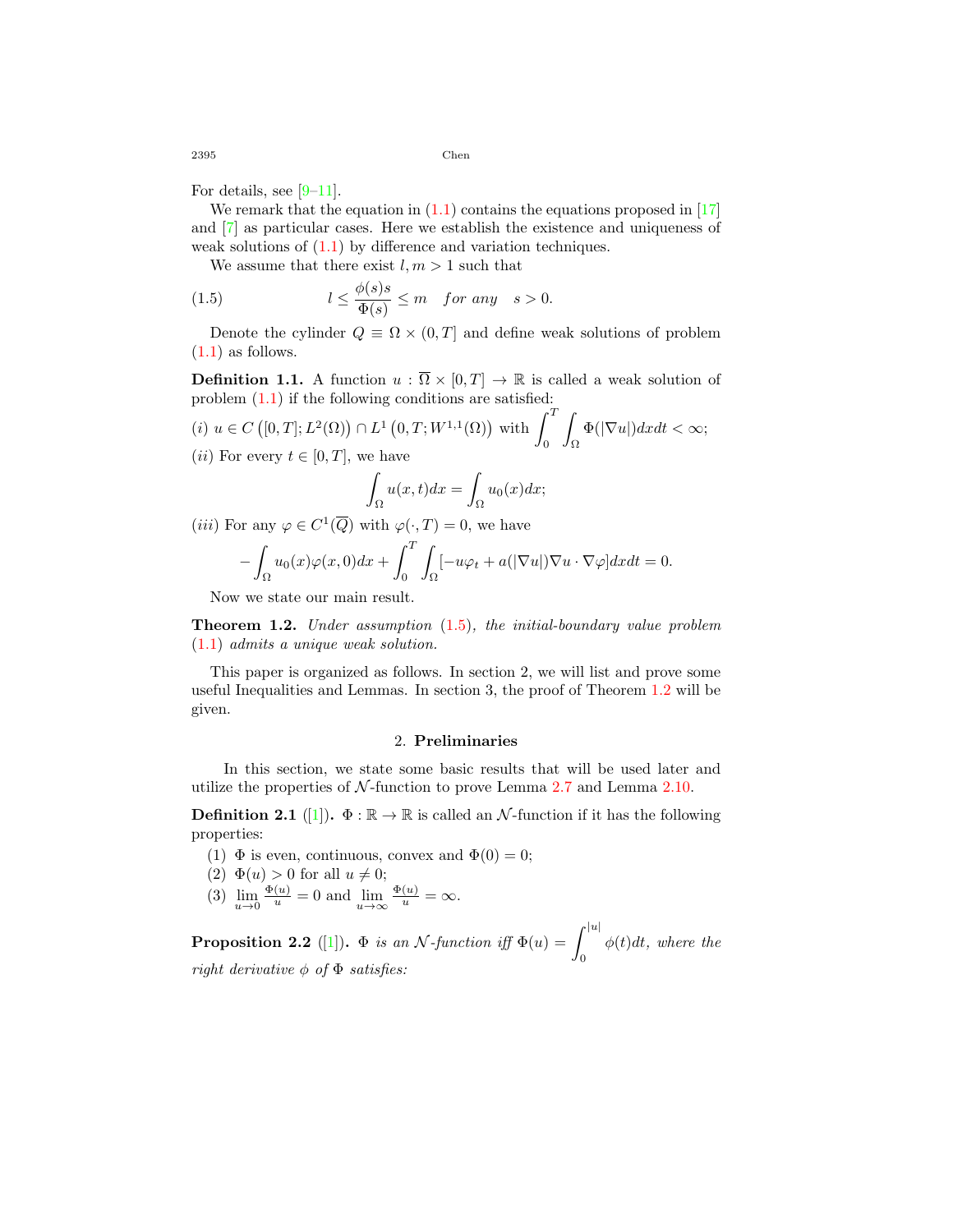- (1) *ϕ is right-continuous and nondecreasing;*
- (2)  $\phi(t) > 0$  whenever  $t > 0$ ;
- (3)  $\phi(0) = 0$  *and*  $\lim_{t \to \infty} \phi(t) = \infty$ .

Let  $\phi$  satisfy (1)-(3) of Proposition [2.2](#page-3-2). Then we call

$$
\psi(s) = \sup\{t \ge 0 : \phi(t) \le s\} = \inf\{t \ge 0 : \phi(t) > s\},\
$$

the right-inverse function of  $\phi$ . Clearly,  $\psi$  also satisfies (1)-(3) of Proposition [2.2.](#page-3-2)

**Definition 2.3** ([\[1](#page-17-5)]). Let  $\Phi$  be an *N*-function,  $\phi$  be the right derivative of  $\Phi$ , and  $\psi$  be the right-inverse function of  $\phi$ . Then we call

$$
\Psi(v)=\int_0^{|v|}\psi(s)ds,
$$

the complementary *N* -function of Φ.

<span id="page-4-5"></span>**Proposition 2.4** ([\[1](#page-17-5)]). *The relations of*  $\Phi$ *,*  $\Psi$ *,*  $\phi$  *and*  $\psi$  *are as follows:* 

<span id="page-4-0"></span>(2.1)  $uv \leq \Phi(u) + \Psi(v) \quad (u, v \in \mathbb{R})$ . (*Young Inequality*)

<span id="page-4-1"></span>(2.2) 
$$
uv = \Phi(u) + \Psi(v) \Leftrightarrow u = \psi(|v|) \text{sign } v \text{ or } v = \phi(|u|) \text{sign } u \quad (u, v \in \mathbb{R}).
$$

(2.3) 
$$
\Phi(u) \le |u|\phi(|u|) \le \Phi(2u) \quad (u \in \mathbb{R}).
$$

$$
(2.4) \qquad \psi\left(\phi(t)\right) \ge t, \phi\left(\psi(s)\right) \ge s \quad (s, t \ge 0).
$$

**Definition 2.5** ([\[1](#page-17-5)]). We say that an *N*-function  $\Phi$  satisfies the global  $\Delta_2$ condition if there exists  $K > 2$  such that

<span id="page-4-3"></span><span id="page-4-2"></span>
$$
\Phi(2u) \le K\Phi(u), \quad (u \ge 0).
$$

In this case, we write  $\Phi \in \Delta_2$ *.* 

<span id="page-4-4"></span>**Lemma 2.6** ([\[15](#page-18-7)])**.** *The following are equivalent:*

- $(1) \Phi \in \Delta_2$ .
- (2) ([1.5\)](#page-3-0) *is satisfied.*
- (3) *There exist*  $p > 1$  *such that for every*  $u > 0$ *,*

$$
\frac{u\phi(u)}{\Phi(u)} < p.
$$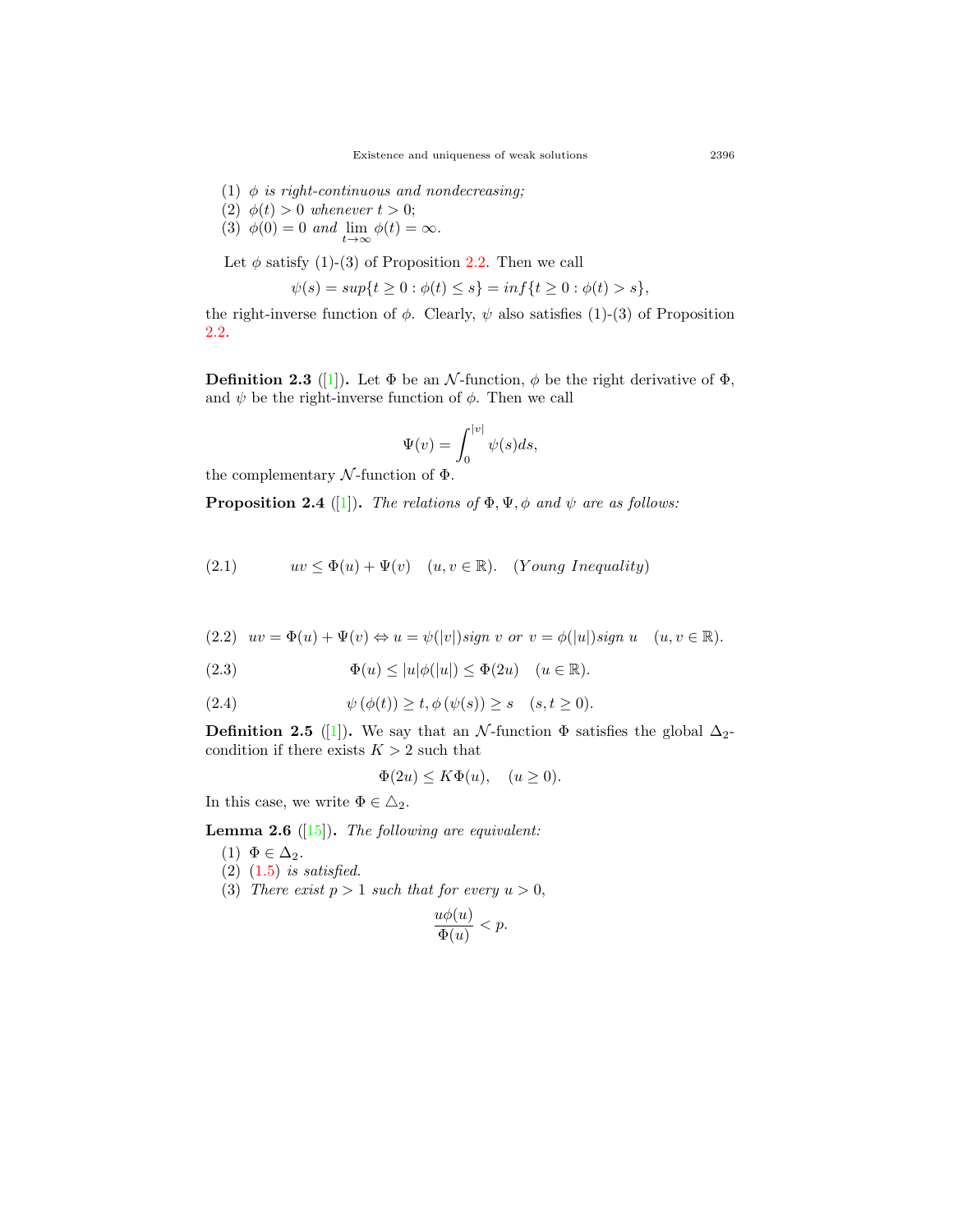(4) There exist 
$$
q = \frac{p}{p-1} > 1
$$
 such that for every  $v > 0$ ,

$$
\frac{v\psi(v)}{\Psi(v)} > q.
$$

<span id="page-5-0"></span>**Lemma 2.7.** *For all*  $\xi, \eta \in \mathbb{R}^N$ *, we have* 

<span id="page-5-4"></span>
$$
(a(|\xi|)\xi - a(|\eta|)\eta) \cdot (\xi - \eta) \ge 0.
$$

*Proof.* If  $\xi = \theta, \eta \neq \theta$ , then

$$
(a(|\xi|)\xi - a(|\eta|)\eta) \cdot (\xi - \eta) = a(|\eta|)\eta \cdot \eta = a(|\eta|)|\eta|^2 = \phi(|\eta|)|\eta| > 0.
$$

If 
$$
\xi \neq \theta, \eta = \theta
$$
, then

$$
(a(|\xi|)\xi - a(|\eta|)\eta) \cdot (\xi - \eta) = a(|\xi|)\xi = a(|\xi|)|\xi|^2 = \phi(|\xi|)|\xi| > 0.
$$

If  $\xi = \theta, \eta = \theta$ , then

$$
(a(|\xi|)\xi \cdot \xi - a(|\eta|)\eta) \cdot (\xi - \eta) = 0.
$$

If 
$$
\xi \neq \theta, \eta \neq \theta
$$
, then  
\n
$$
(a(|\xi|)\xi - a(|\eta|)\eta) \cdot (\xi - \eta)
$$
\n
$$
= a(|\xi|)|\xi|^2 + a(|\eta|)|\eta|^2 - a(|\xi|)\xi \cdot \eta - a(|\eta|)\eta \cdot \xi
$$
\n
$$
= \phi(|\xi|)|\xi| + \phi(|\eta|)|\eta| - \phi(|\xi|)\frac{\xi \cdot \eta}{|\xi|} - \phi(|\eta|)\frac{\eta \cdot \xi}{|\eta|}
$$
\n
$$
\geq \phi(|\xi|)|\xi| + \phi(|\eta|)|\eta| - \phi(|\xi|)|\eta| - \phi(|\eta|)|\xi|
$$
\n
$$
= (\phi(|\xi|) - \phi(|\eta|))(|\xi| - |\eta|) \geq 0.
$$

<span id="page-5-3"></span>**Lemma 2.8.** *Suppose*  $\Phi$  *is an N*-function, then  $\Phi(|\xi|)$  *is a convex function with respect to*  $\xi \in \mathbb{R}^N$ *.* 

*Proof.* For every pair of 
$$
\xi_1, \xi_2 \in \mathbb{R}^N
$$
 and every  $\lambda \in [0, 1]$ , we have  
\n
$$
\Phi(|\lambda \xi_1 + (1 - \lambda)\xi_2|) \leq \Phi(\lambda |\xi_1| + (1 - \lambda)|\xi_2|) \leq \lambda \Phi(|\xi_1|) + (1 - \lambda)\Phi(|\xi_2|).
$$

<span id="page-5-2"></span>**Lemma 2.9** ( $[3, 16$  $[3, 16$ , The Biting Lemma)). Let  $\Omega \subset \mathbb{R}^N$  be measurable with *finite Lebesgue measure µ*(Ω) *and suppose that {fn} is a bounded sequence in*  $L^1(\Omega;\mathbb{R}^N)$ *. Then there exist a subsequence*  $\{f_{n_j}\}\subset \{f_n\}$ *, a function*  $f \in$  $L^1(\Omega;\mathbb{R}^N)$  and a decreasing family of measurable sets  $E_k$  such that  $\mu(E_k) \to 0$  $as k \to \infty$  *and for any*  $k$ *,*  $f_{n_j} \to f$  *weakly in*  $L^1(\Omega \setminus E_k; \mathbb{R}^N)$  *as*  $j \to \infty$ *.* 

<span id="page-5-1"></span>**Lemma 2.10.** *Suppose*  $\Phi$  *is an N*-function. Let  $\Omega \subset \mathbb{R}^N$  be measurable with *finite Lebesgue measure*  $\mu(\Omega)$  *and suppose that*  $\{f_n\} \subset L^1(\Omega;\mathbb{R}^N)$  *satisfies that* 

$$
\int_{\Omega} \Phi(|f_n|) dx \le C,
$$

*where C is a positive constant. Then there exist a subsequence*  $\{f_{n_i}\} \subset \{f_n\}$ ,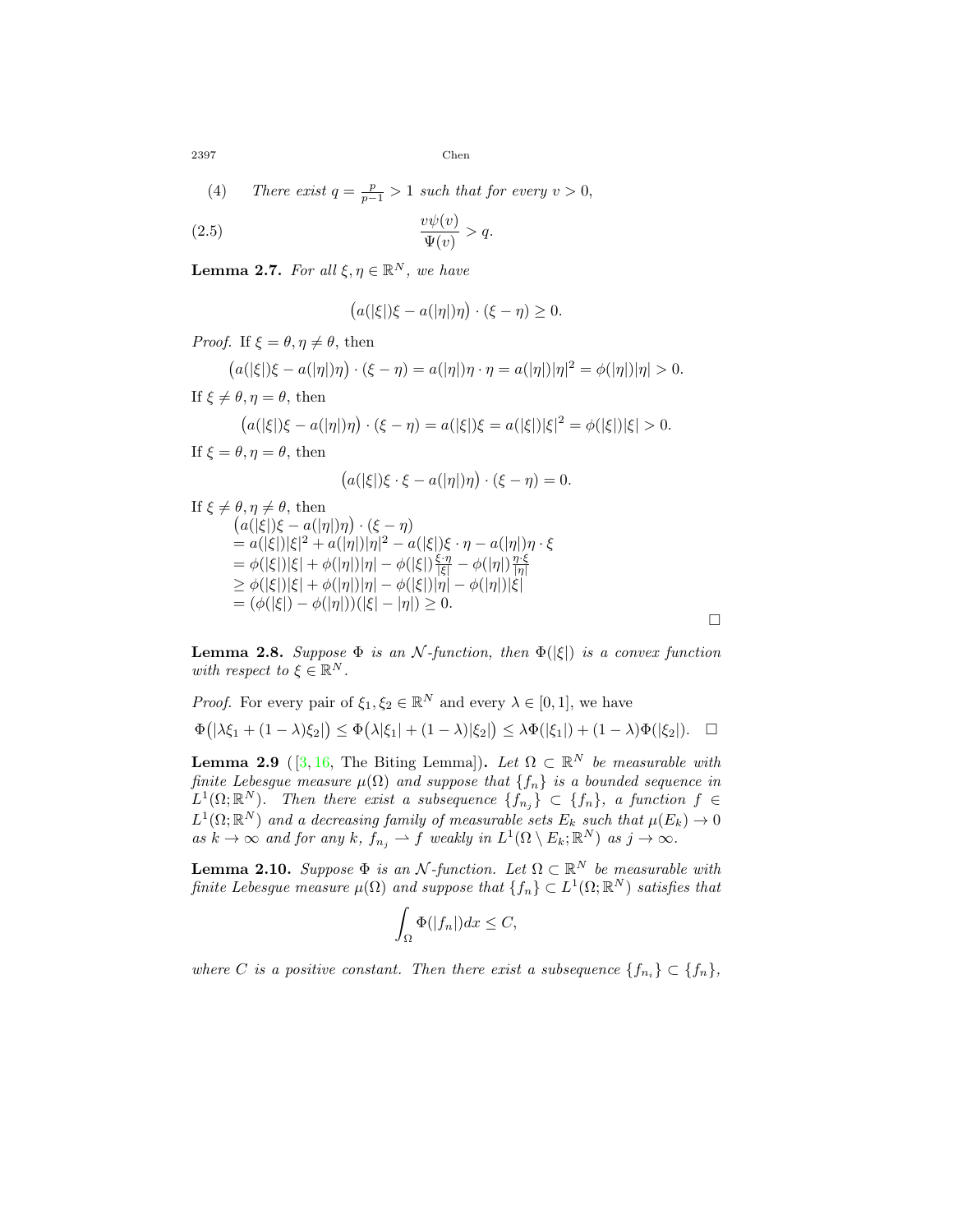*a function*  $f \in L^1(\Omega;\mathbb{R}^N)$  *such that* 

$$
f_{n_i} \rightharpoonup f
$$
 weakly in  $L^1(\Omega; \mathbb{R}^N)$  as  $i \to \infty$ ,

*with*

$$
\int_{\Omega} \Phi(|f|) dx \le C.
$$

*Proof.*  $\Phi$  is an *N*-function, so there exists  $s_0 > 0$ , such that for  $s > s_0$ ,

$$
\frac{\Phi(s)}{s} \ge 1, \ i.e., \ s \le \Phi(s).
$$

Hence

$$
\int_{\Omega} |f_n| dx = \int_{\Omega \cap \{|f_n| \le s_0\}} |f_n| dx + \int_{\Omega \cap \{|f_n| > s_0\}} |f_n| dx
$$
  
\n
$$
\le s_0 \mu(\Omega) + \int_{\Omega \cap \{|f_n| > s_0\}} \Phi(|f_n)| dx
$$
  
\n
$$
\le s_0 \mu(\Omega) + \int_{\Omega} \Phi(|f_n)| dx
$$
  
\n
$$
\le s_0 \mu(\Omega) + C.
$$

So  $\{f_n\}$  is a bounded sequence in  $L^1(\Omega;\mathbb{R}^N)$ . Thank to Lemma [2.9](#page-5-2), we can find a subsequence  $\{f_{n_i}\}\subset \{f_n\}$ , a function  $f \in L^1(\Omega;\mathbb{R}^N)$  and decreasing family of measurable sets  ${E_k}$  such that  $\mu(E_k) \to 0$  as  $k \to \infty$  and for any *k*,

(2.6) 
$$
f_{n_i} \rightharpoonup f \ weakly \ in \ L^1(\Omega \setminus E_k; \mathbb{R}^N) \ as \ i \to \infty.
$$

For every  $\varphi \in L^{\infty}(\Omega; \mathbb{R}^{N})$ , for every fixed *k*, we write

<span id="page-6-0"></span>
$$
\int_{\Omega} (f_{n_i} - f) \cdot \varphi dx = \int_{\Omega \setminus E_k} (f_{n_i} - f) \cdot \varphi dx + \int_{E_k} f_{n_i} \cdot \varphi dx - \int_{E_k} f \cdot \varphi dx.
$$

Using  $(2.6)$  $(2.6)$ , we have

$$
\overline{\lim}_{i \to \infty} \left| \int_{\Omega} (f_{n_i} - f) \cdot \varphi dx \right|
$$
\n
$$
\leq \overline{\lim}_{i \to \infty} \left| \int_{E_k} f_{n_i} \cdot \varphi dx \right| + \left| \int_{E_k} f \cdot \varphi dx \right|
$$
\n
$$
\leq \overline{\lim}_{i \to \infty} \left| \int_{E_k} f_{n_i} \cdot \varphi dx \right| + \int_{E_k} |f \cdot \varphi| dx
$$
\n
$$
\leq \overline{\lim}_{i \to \infty} \left| \int_{E_k} f_{n_i} \cdot \varphi dx \right| + ||\varphi||_{L^{\infty}(\Omega; R^N)} \int_{E_k} |f| dx.
$$

Since  $\Phi$  is an *N*-function, we obtain that for any  $M > 0$ , there exists  $s_M > 0$ , such that  $\frac{\Phi(s)}{s} \geq M$  for  $s > s_M$ .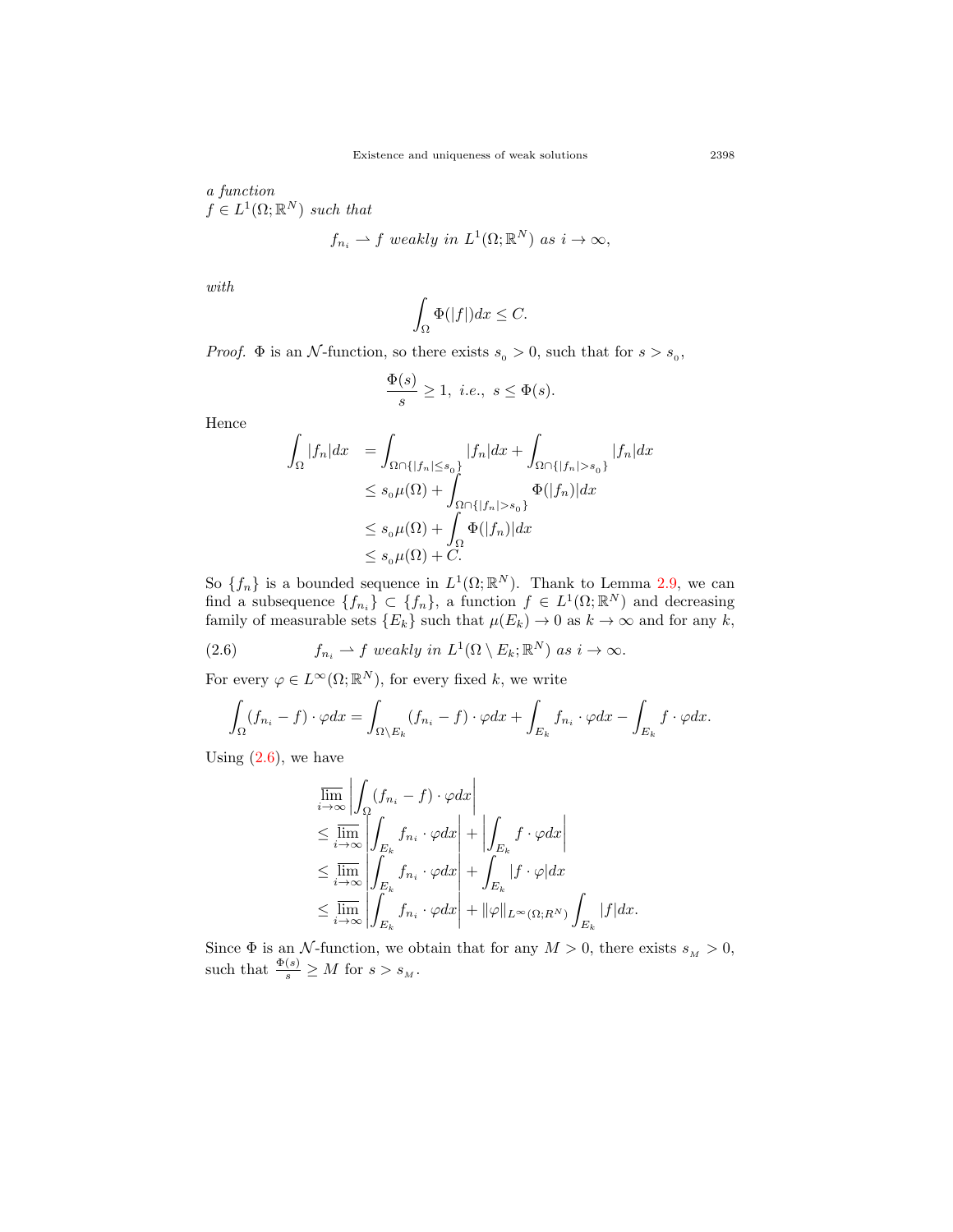Then

$$
0 \leq \left| \int_{E_k} f_{n_i} \cdot \varphi dx \right| \leq \int_{E_k} |f_{n_i} \cdot \varphi| dx
$$
  
\n
$$
\leq \|\varphi\|_{L^{\infty}(\Omega; R^N)} \int_{E_k} |f_{n_i}| dx
$$
  
\n
$$
= \|\varphi\|_{L^{\infty}(\Omega; R^N)} \left( \int_{E_k \cap \{|f_{n_i}| > s_M\}} |f_{n_i}| dx + \int_{E_k \cap \{|f_{n_i}| \leq s_M\}} |f_{n_i}| dx \right)
$$
  
\n
$$
\leq \|\varphi\|_{L^{\infty}(\Omega; R^N)} \left( \int_{E_k \cap \{|f_{n_i}| > s_M\}} |f_{n_i}| dx + s_M \mu(E_k) \right)
$$
  
\n
$$
\leq \|\varphi\|_{L^{\infty}(\Omega; R^N)} \left( \frac{1}{M} \int_{E_k \cap \{|f_{n_i}| > s_M\}} \Phi(|f_{n_i}|) dx + s_M \mu(E_k) \right)
$$
  
\n
$$
\leq \|\varphi\|_{L^{\infty}(\Omega; R^N)} \left( \frac{1}{M} \int_{E_k} \Phi(|f_{n_i}|) dx + s_M \mu(E_k) \right)
$$
  
\n
$$
\leq \|\varphi\|_{L^{\infty}(\Omega; R^N)} \left( \frac{C}{M} + s_M \mu(E_k) \right).
$$

Therefore, for every *k* and *M*, we conclude that

$$
\overline{\lim_{i\to\infty}}\left|\int_{\Omega}(f_{n_i}-f)\cdot\varphi dx\right|\leq \|\varphi\|_{L^{\infty}(\Omega;R^N)}\left(\frac{C}{M}+s_M\mu(E_k)+\int_{E_k}|f|dx\right).
$$

Using  $f \in L^1(\Omega; \mathbb{R}^N)$  and  $\mu(E_k) \to 0$  as  $k \to \infty$ , passing to limits as  $k \to \infty$ , we have

$$
\overline{\lim_{i\to\infty}}\left|\int_{\Omega}(f_{n_i}-f)\cdot\varphi dx\right|\leq \|\varphi\|_{L^{\infty}(\Omega;\mathbb{R}^N)}\frac{C}{M}.
$$

Then passing to limits as  $k \to \infty$ , we obtain

$$
\overline{\lim_{i \to \infty}} \left| \int_{\Omega} (f_{n_i} - f) \cdot \varphi dx \right| = 0.
$$

This shows that  $f_{n_i} \rightharpoonup f$  weakly in  $L^1(\Omega; \mathbb{R}^N)$  as  $i \to \infty$ .

Since  $\Phi$  is an *N*-function, by Lemma [2.8](#page-5-3), we know that  $\Phi(|\xi|)$  is a convex function with respect to  $\xi \in \mathbb{R}^N$ . Therefore we get

(2.7) 
$$
\Phi(|f|) \leq \Phi(|f_{n_i}|) + \nabla_{\xi} \Phi(|f|) \cdot (f - f_{n_i}),
$$

where

<span id="page-7-0"></span>
$$
\nabla_{\xi} \Phi(|f|) = \left( \frac{\Phi'(|\xi|) \xi_1}{|\xi|}, \frac{\Phi'(|\xi|) \xi_2}{|\xi|}, \dots, \frac{\Phi'(|\xi|) \xi_N}{|\xi|} \right) \Big|_{\xi=f}
$$

$$
= \left( a(|\xi|) \xi_1, a(|\xi|) \xi_2, \dots, a(|\xi|) \xi_N \right) \Big|_{\xi=f}.
$$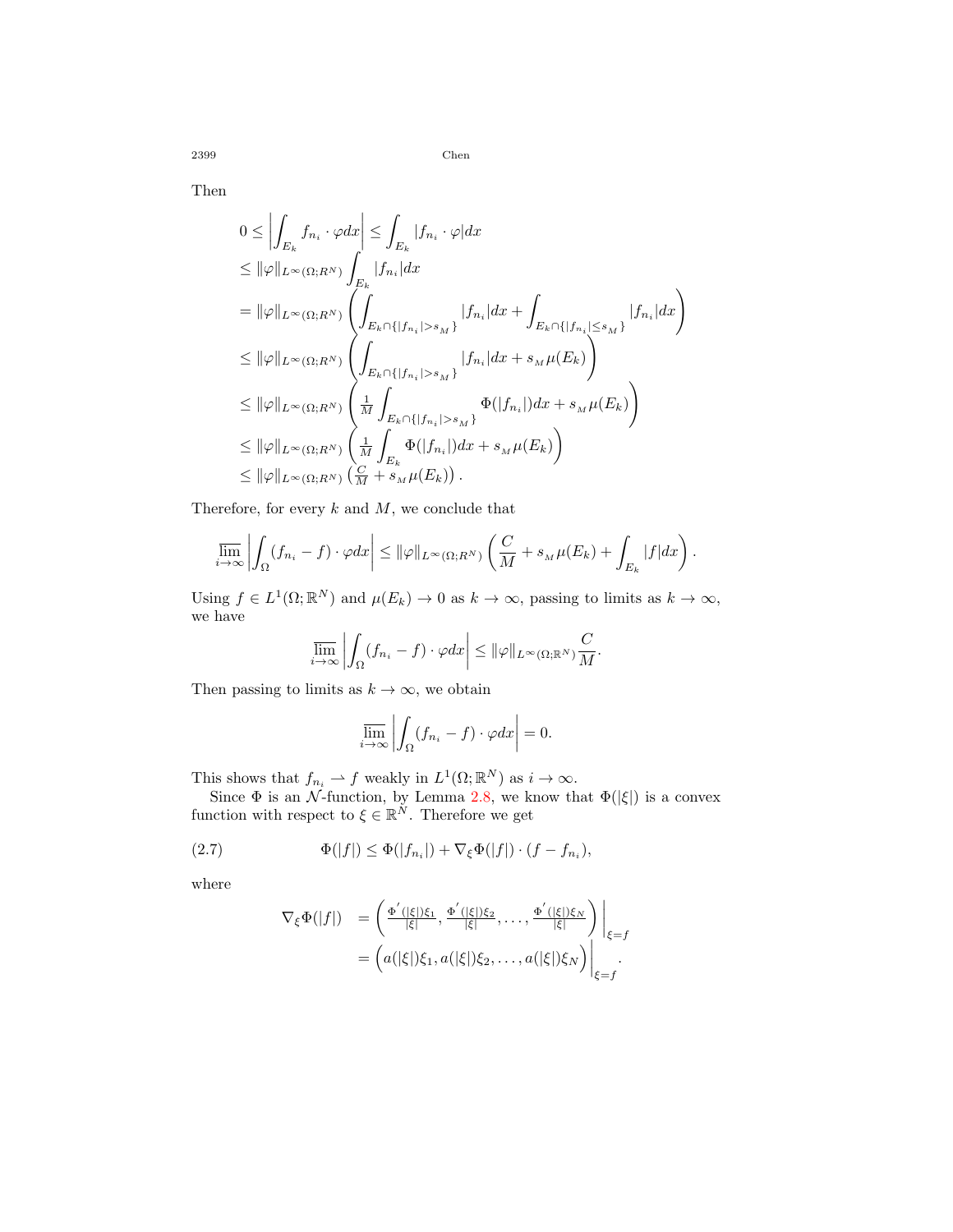Integrating the above inequality ([2.7\)](#page-7-0) over the set  $\Omega \cap \{|f| \leq M\}$ , we have

$$
\int_{\Omega\cap\{|f|\leq M\}} \Phi(|f|)dx
$$
\n
$$
\leq \int_{\Omega\cap\{|f|\leq M\}} \Phi(|f_{n_i}|)dx + \int_{\Omega\cap\{|f|\leq M\}} \nabla_{\xi} \Phi(|f|) \cdot (f - f_{n_i})dx
$$
\n
$$
\leq \int_{\Omega} \Phi(|f_{n_i}|)dx + \int_{\Omega} \nabla_{\xi} \Phi(|f|) \chi_{\{|f|\leq M\}} \cdot (f - f_{n_i})dx.
$$

As  $\nabla_{\xi} \Phi(|f|) \chi_{\{|f(x)| \le M\}} \in L^{\infty}(\Omega; R^N)$ , passing to limits as  $i \to \infty$ , we obtain

$$
\int_{\Omega \cap \{|f| \le M\}} \Phi(|f|) dx \le \lim_{n \to \infty} \int_{\Omega} \Phi(|f_{n_i}|) dx \le C.
$$

And passing to limits as  $M \to \infty$ , we conclude that

$$
\int_{\Omega}\Phi(|f|)dx\leq C.
$$

This completes the proof of the Lemma.  $\Box$ 

<span id="page-8-0"></span>3. **Existence and uniqueness**

To prove Theorem [1.2,](#page-3-1) as preparation we first study the existence and uniqueness of weak solutions of the following auxiliary elliptic problems. For  $h > 0$  and  $u_0 \in L^2(\Omega)$ , we consider

(3.1) 
$$
\begin{cases} \frac{u-u_0}{h} - \text{div}(a(|\nabla u|)\nabla u) = 0 & \text{in } \Omega, \\ \frac{\partial u}{\partial \mathbf{n}}(x) = 0 & \text{on } \partial \Omega. \end{cases}
$$

**Definition 3.1.** A function  $u \in L^2(\Omega) \cap W^{1,1}(\Omega)$  with  $\blacksquare$ Ω  $\Phi(|\nabla u|)dx < \infty$  is called a weak solution of problem  $(3.1)$  $(3.1)$  $(3.1)$  if the following conditions are satisfied: (i)

$$
\int_{\Omega} u dx = \int_{\Omega} u_0 dx.
$$

(ii) For any  $\varphi \in C^1(\overline{\Omega})$ , we have

$$
\int_{\Omega} \frac{u - u_0}{h} \varphi dx + \int_{\Omega} a(|\nabla u|) \nabla u \cdot \nabla \varphi dx = 0.
$$

Now we state the following theorem.

<span id="page-8-1"></span>**Theorem 3.2.** *Assume that*  $u_0 \in L^2(\Omega)$ *, then there exists a unique weak solution for problem* ([3.1](#page-8-0))*.*

*Proof.* We consider the variational problem

$$
\min\{J(v) \mid v \in V\},\
$$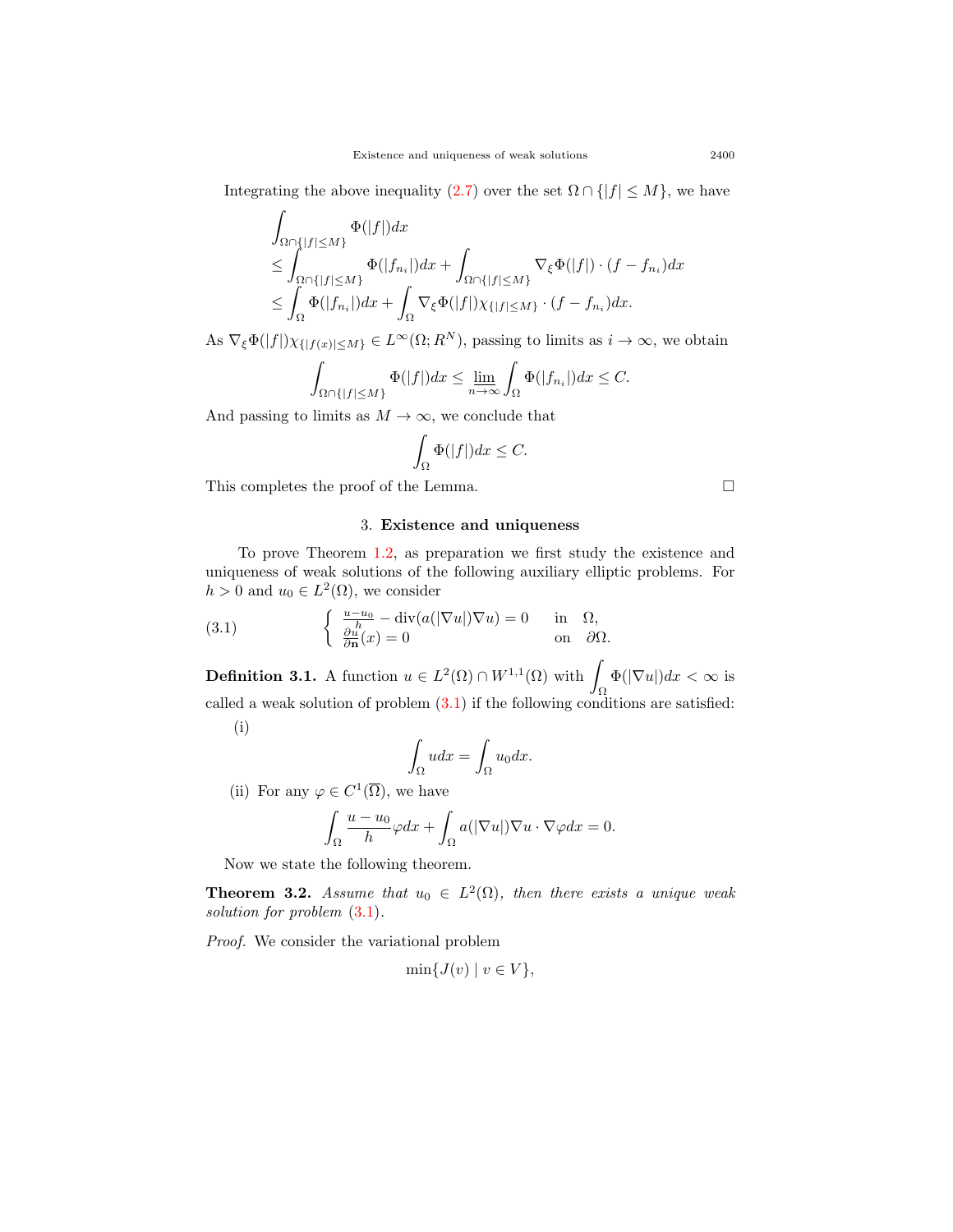where

$$
V = \{v \in L^{2}(\Omega) \cap W^{1,1}(\Omega) \bigg| \int_{\Omega} \Phi(|\nabla v|) dx < \infty, \int_{\Omega} v dx = \int_{\Omega} u_0 dx \},\
$$

and the functional *J* is

$$
J(v) = \frac{1}{2h} \int_{\Omega} (v - u_0)^2 dx + \int_{\Omega} \Phi(|\nabla v|) dx.
$$

We will establish that  $J(v)$  has a minimizer  $u_1$  in  $V$ .

Let 
$$
u_{0,\Omega} = \frac{1}{\mu(\Omega)} \int_{\Omega} u_0 dx
$$
. Note that  $u_{0,\Omega} \in V$  and  
\n
$$
0 \le \inf_{v \in V} J(v) \le J(u_{0,\Omega}) = \frac{1}{2h} \int_{\Omega} (u_0 - u_{0,\Omega})^2 dx.
$$

Then we can find a minimizing sequence  $\{v_m\} \subset V$  such that  $J(v_m) \leq J(u_{0,\Omega}) +$ 1 and

$$
\lim_{m \to \infty} J(v_m) = \inf_{v \in V} J(v).
$$

Since

$$
\int_{\Omega} \Phi(|\nabla v_m|) dx \le J(v_m) \le J(u_{0,\Omega}) + 1,
$$
\n
$$
\int_{\Omega} v_m^2 dx = \int_{\Omega} (v_m - u_{0,\Omega})^2 dx + u_{0,\Omega}^2 \mu(\Omega)
$$
\n
$$
\le 2 \int_{\Omega} [(v_m - u_{0,\Omega})^2 + (u_0 - u_{0,\Omega})^2] dx + u_{0,\Omega}^2 \mu(\Omega)
$$
\n
$$
\le 4h[J(v_m) + J(u_{0,\Omega})] + u_{0,\Omega}^2 \mu(\Omega)
$$
\n
$$
\le 4h[2J(u_{0,\Omega}) + 1] + u_{0,\Omega}^2 \mu(\Omega),
$$

it follows that

$$
\int_{\Omega} v_m^2 dx + \int_{\Omega} \Phi(|\nabla v_m|) dx \le C(h, \Omega, u_0).
$$

By Lemma [2.10](#page-5-1) and the weak compactness of bounded sets in reflexive Banach spaces, we can find a subsequence  $\{v_{m_i}\}\$  of  $\{v_m\}$  and a function  $u_1 \in L^2(\Omega) \cap W^{1,1}(\Omega)$  such that

<span id="page-9-0"></span>
$$
v_{m_i} \rightharpoonup u_1
$$
 weakly in  $L^2(\Omega)$ ,  
\n $\nabla v_{m_i} \rightharpoonup \nabla u_1$  weakly in  $L^1(\Omega; \mathbb{R}^N)$ .

Thus, we have

(3.2) 
$$
\int_{\Omega} u_1 dx = \lim_{i \to \infty} \int_{\Omega} v_{m_i} dx = \int_{\Omega} u_0 dx,
$$

$$
\int_{\Omega} (u_1 - u_0)^2 dx \le \lim_{i \to \infty} \int_{\Omega} (v_{m_i} - u_0)^2 dx,
$$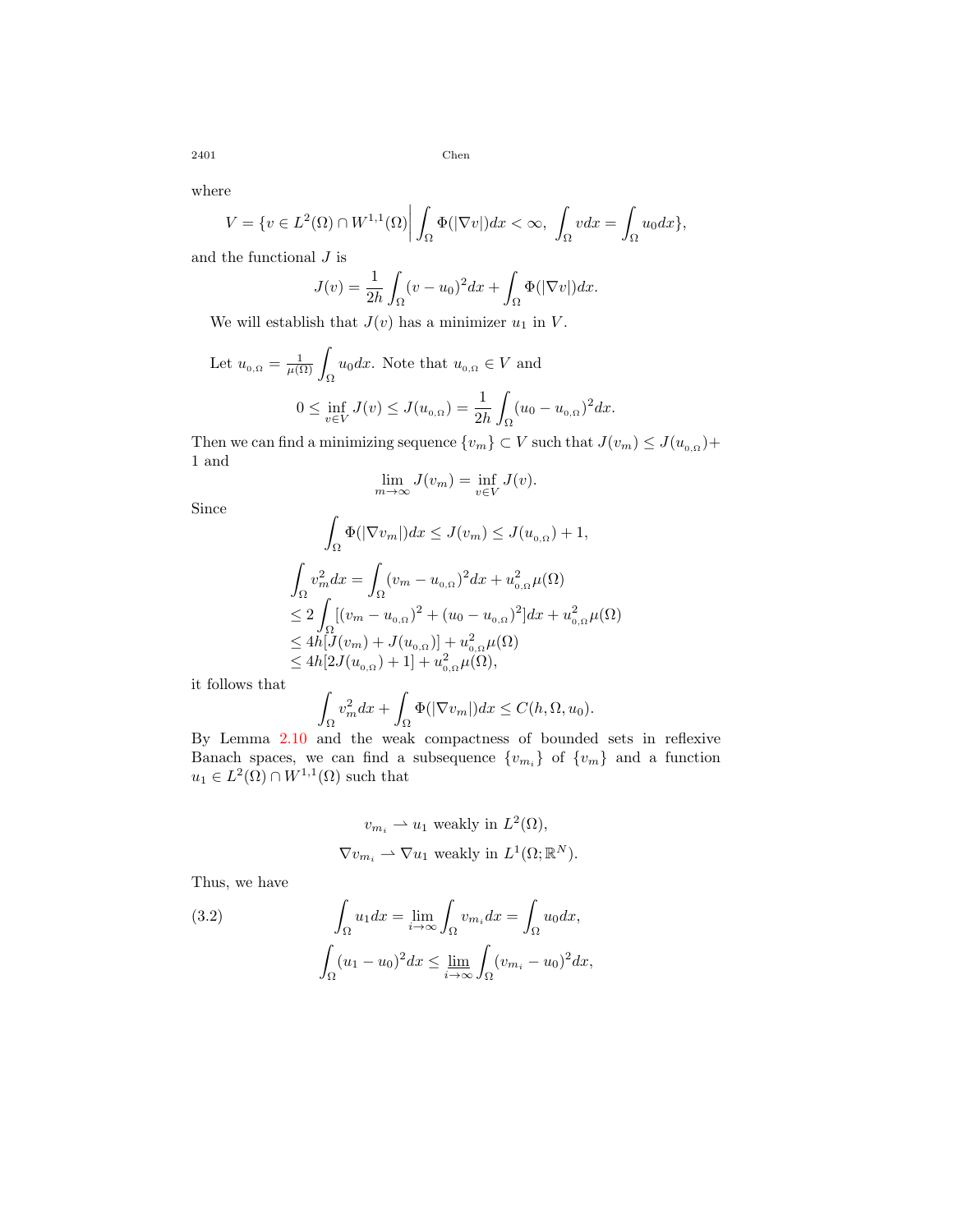and

$$
\int_{\Omega} \Phi(|\nabla u_1|) dx \le \lim_{i \to \infty} \int_{\Omega} \Phi(|\nabla v_{m_i}|) dx,
$$

which follows that  $J(u_1) \leq \underline{\lim}_{i \to \infty} J(v_{m_i}) = \inf_{v \in V} J(v)$ .

This implies that  $u_1 \in V$  is a minimizer of the functional  $J(u)$  in  $V$ , i.e.,

$$
J(u_1) = \inf_{v \in V} J(v).
$$

Now for every  $\varphi \in C^1(\overline{\Omega})$  and every  $t \in \mathbb{R}$ , we have  $u_1 + t(\varphi - \varphi_{\Omega}) \in V$  and then  $j(0) \leq j(t)$ , where

$$
j(t)=J\big(u_1+t(\varphi-\varphi_{\scriptscriptstyle\Omega})\big),
$$

and  $\varphi_{\Omega}$  is the integral mean of  $\varphi$  over  $\Omega$ . Therefore we have  $j'(0) = 0$ , i.e.,

$$
\int_{\Omega} \frac{u_1 - u_0}{h} (\varphi - \varphi_\Omega) dx + \int_{\Omega} a(|\nabla u_1|) \nabla u_1 \cdot \nabla \varphi dx = 0.
$$

In view of  $(3.2)$  $(3.2)$  $(3.2)$ , we obtain that

$$
\int_{\Omega} \frac{u_1 - u_0}{h} \varphi dx + \int_{\Omega} a(|\nabla u_1|) \nabla u_1 \cdot \nabla \varphi dx = 0.
$$

This implies  $u_1$  is a weak solution of problem  $(3.1)$  $(3.1)$ .

Suppose that there exists another weak solution  $v$  of problem  $(3.1)$ . Then, for every  $\varphi \in C^1(\overline{\Omega})$ , we have

$$
\int_{\Omega} \frac{v - u_0}{h} \varphi dx + \int_{\Omega} a(|\nabla v|) \nabla v \cdot \nabla \varphi dx = 0.
$$

Thus for every  $\varphi \in C^1(\overline{\Omega})$ , we have

(3.3) 
$$
\int_{\Omega} \frac{v - u_1}{h} \varphi dx + \int_{\Omega} \left[ a(|\nabla v|) \nabla v - a(|\nabla u_1|) \nabla u_1 \right] \cdot \nabla \varphi dx = 0.
$$

Recalling  $(2.1), (2.2), (2.3), (2.4), (1.5)$  $(2.1), (2.2), (2.3), (2.4), (1.5)$  $(2.1), (2.2), (2.3), (2.4), (1.5)$  $(2.1), (2.2), (2.3), (2.4), (1.5)$  $(2.1), (2.2), (2.3), (2.4), (1.5)$  $(2.1), (2.2), (2.3), (2.4), (1.5)$  $(2.1), (2.2), (2.3), (2.4), (1.5)$  $(2.1), (2.2), (2.3), (2.4), (1.5)$  $(2.1), (2.2), (2.3), (2.4), (1.5)$  $(2.1), (2.2), (2.3), (2.4), (1.5)$  and Lemma [2.6](#page-4-4), we conclude that

<span id="page-10-0"></span>
$$
|a(|\nabla v|)\nabla v \cdot \nabla u_1| \leq |a(|\nabla v|)||\nabla v||\nabla u_1| \n\leq \Phi(|\nabla u_1|) + \Psi(a(|\nabla v|)|\nabla v|) \n\leq \Phi(|\nabla u_1|) + |\nabla v|\phi(|\nabla v|) - \Phi(|\nabla v|) \n\leq \Phi(|\nabla u_1|) + \Phi(2|\nabla v|) - \Phi(|\nabla v|) \n\leq \Phi(|\nabla u_1|) + K\Phi(|\nabla v|) - \Phi(|\nabla v|) \n= \Phi(|\nabla u_1|) + (K - 1)\Phi(|\nabla v|) \in L^1(\Omega).
$$

Making use of the approximation argument, we conclude that  $v - u_1$  can be a test function in ([3.3\)](#page-10-0). Hence

$$
\int_{\Omega} \frac{(v - u_1)^2}{h} dx + \int_{\Omega} \left[ a(|\nabla v|) \nabla v - a(|\nabla u_1|) \nabla u_1 \right] \cdot (\nabla v - \nabla u_1) dx = 0.
$$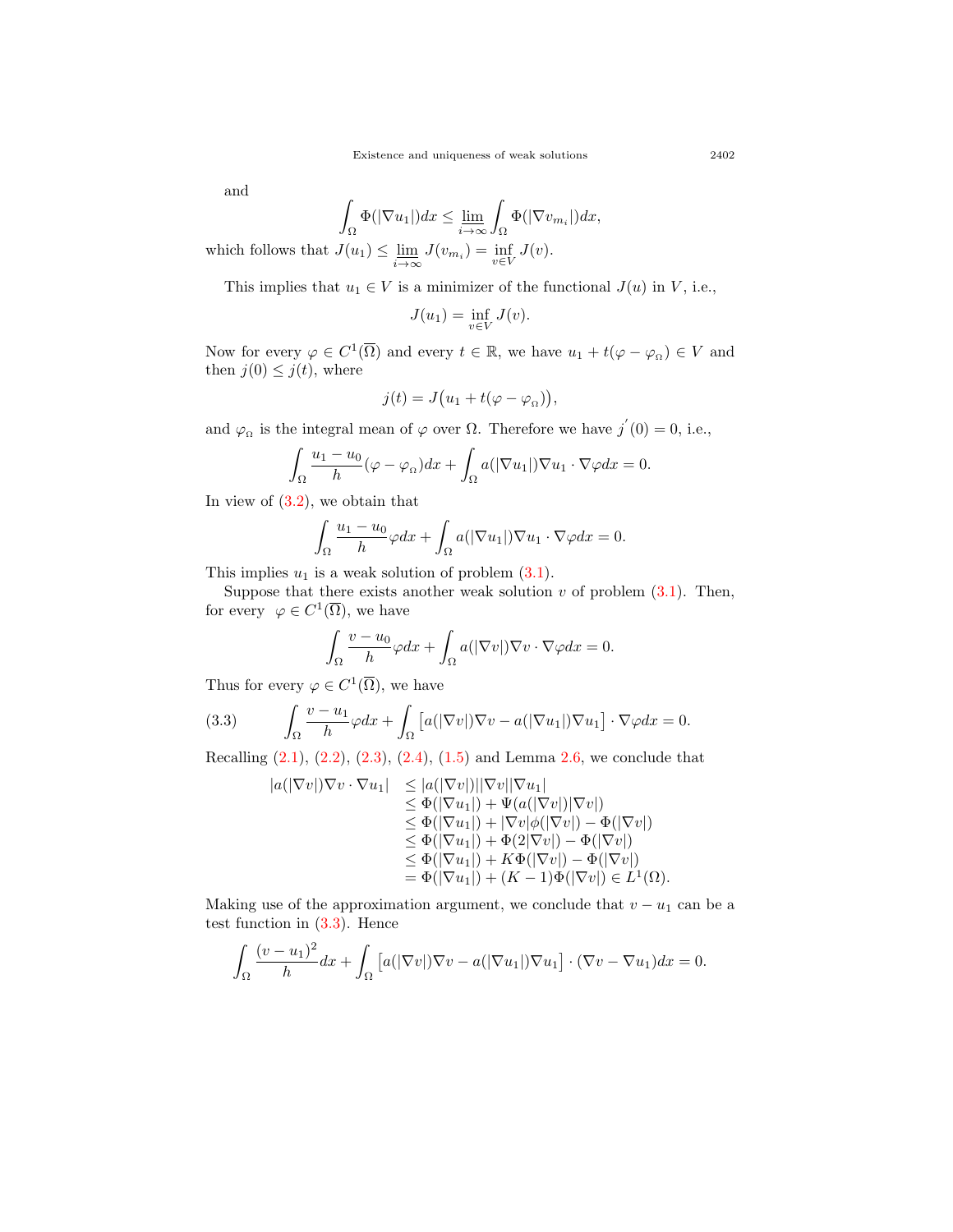By Lemma [2.7,](#page-5-0) we have

$$
\int_{\Omega} (v - u_1)^2 dx = 0.
$$

This implies  $v = u_1$  a.e. in  $\Omega$ . Thus we complete the proof of the Theorem.

□

Now we begin to prove Theorem [1.2](#page-3-1).

*Proof.* First we prove the uniqueness of weak solutions. Suppose there exist two weak solutions *u* and *v* of problem  $(1.1)$  $(1.1)$ . Then  $u - v$  satisfies the following problem

$$
\begin{cases}\n(u-v)_t - \operatorname{div}[a(|\nabla u|)\nabla u - a(|\nabla v|)\nabla v] = 0 & \text{in} \quad \Omega \times (0,T], \\
\frac{\partial(u-v)}{\partial \mathbf{n}} = 0 & \text{on} \quad \partial \Omega \times (0,T], \\
u(x,0) - v(x,0) = 0 & \text{on} \quad \Omega.\n\end{cases}
$$

By approximation [\[18](#page-18-9)] or [[6\]](#page-17-7) and using Proposition [2.4,](#page-4-5) we can choose  $u - v$  as a test function in the above problem. Then we know, for every  $t \in (0, T)$ ,

$$
\frac{1}{2} \int_{\Omega} (u-v)^2(t) dx + \int_0^t \int_{\Omega} (a(|\nabla u|) \nabla u - a(|\nabla v|) \nabla v) \cdot (\nabla u - \nabla v) dx d\tau = 0.
$$

By Lemma [2.7](#page-5-0), the two term on the left-hand side are nonnegative, we have  $u = v$  a.e. in *Q*. Therefore we obtain the uniqueness of weak solutions.

Then we prove the existence of weak solutions. Let *n* be a positive integer. Denote  $h = \frac{T}{n}$ . In order to construct an approximation solution sequence  $\{u_h\}$ for problem  $(1.1)$  $(1.1)$ , we consider the following elliptic problems

<span id="page-11-0"></span>(3.4) 
$$
\begin{cases} \frac{u_k - u_{k-1}}{h} - \operatorname{div}(a(|\nabla u_k|) \nabla u_k) = 0 & \text{in } \Omega, \\ \frac{\partial u_k}{\partial \mathbf{n}} = 0 & \text{on } \partial \Omega, \end{cases}
$$

for  $k = 1, 2, \ldots, n$ . As  $k = 1$ , it follows from Theorem [3.2](#page-8-1) that there is a unique  $u_1 \in V$  satisfying ([3.4\)](#page-11-0). Following the same procedures, we can find weak solutions  $u_k \in V$  of [\(3.4\)](#page-11-0) for  $k = 2, 3, ..., n$ . Moreover, for every  $\varphi \in C^1(\overline{\Omega}),$ we have

<span id="page-11-1"></span>(3.5) 
$$
\int_{\Omega} \frac{u_k - u_{k-1}}{h} \varphi dx + \int_{\Omega} a(|\nabla u_k|) \nabla u_k \cdot \nabla \varphi dx = 0,
$$

Now for every  $h = \frac{T}{n}$ , we define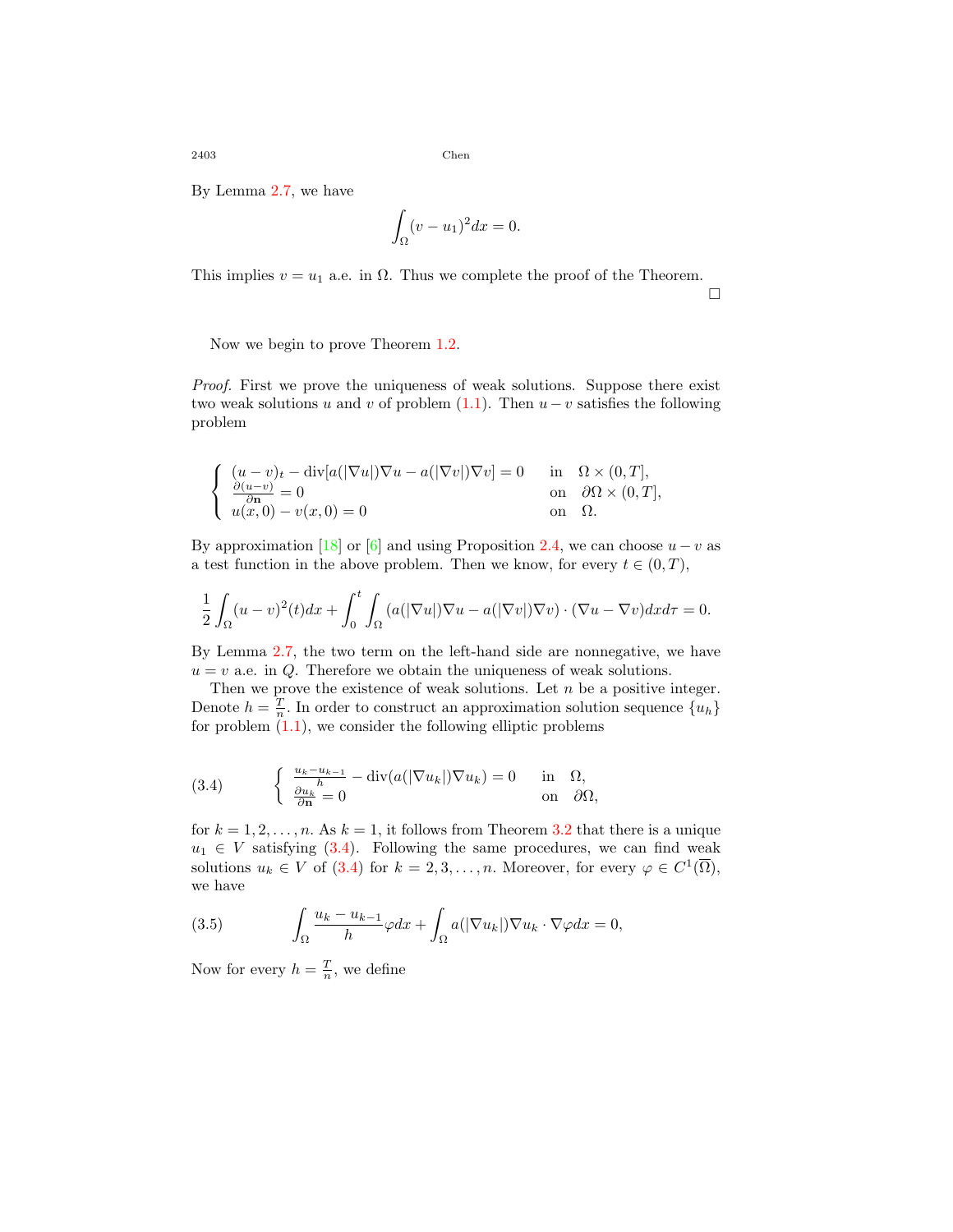<span id="page-12-2"></span>(3.6) 
$$
u_h(x,t) = \begin{cases} u_0(x), & t = 0, \\ u_1(x), & 0 < t \le h, \\ \dots, & \dots, \\ u_j(x), & (j-1) < t \le jh, \\ \dots, & \dots, \\ u_n(x), & (n-1)h < t \le nh = T. \end{cases}
$$

Choosing  $u_k$  as a test function in ([3.5](#page-11-1)), and using  $u_k u_{k-1} \leq \frac{u_k^2 + u_{k-1}^2}{2}$ , we have

$$
(3.7) \qquad \frac{1}{2} \int_{\Omega} u_k^2 dx + h \int_{\Omega} a(|\nabla u_k|) |\nabla u_k|^2 dx \le \frac{1}{2} \int_{\Omega} u_{k-1}^2 dx.
$$

For each  $t \in (0, T]$ , there exists some  $j \in \{1, 2, \ldots, n\}$  such that  $t \in ((j -$ 1)*h*, *jh*]. Adding the inequality ([3.7\)](#page-12-0) from  $k = 1$  to  $k = j$ , we get

<span id="page-12-0"></span>
$$
\frac{1}{2} \int_{\Omega} u_j^2 dx + h \sum_{k=1}^j \int_{\Omega} a(|\nabla u_k|) |\nabla u_k|^2 dx \le \frac{1}{2} \int_{\Omega} u_0^2 dx.
$$

By the definition of  $u_h(x, t)$ , we obtain

$$
\frac{1}{2}\int_{\Omega}u_h^2(x,t)dx+\int_0^{jh}\int_{\Omega}a(|\nabla u_h|)|\nabla u_h|^2dx d\tau\leq \frac{1}{2}\int_{\Omega}u_0^2dx.
$$

In particular, we get

<span id="page-12-3"></span>
$$
(3.8) \qquad \frac{1}{2}\int_{\Omega}u_h^2(x,t)dx + \int_0^t \int_{\Omega}a(|\nabla u_h|)|\nabla u_h|^2dx d\tau \leq \frac{1}{2}\int_{\Omega}u_0^2dx.
$$

Therefore, after taking the supermum over [0*, T*], we have

$$
\sup_{0\leq t\leq T}\int_{\Omega}u_h^2(x,t)dx+\int_0^T\int_{\Omega}a(|\nabla u_h|)|\nabla u_h|^2dxdt\leq \frac{3}{2}\int_{\Omega}u_0^2dx.
$$

Recalling [\(2.3](#page-4-2)), we have

$$
\sup_{0 \le t \le T} \int_{\Omega} u_h^2(x, t) dx + \int_0^T \int_{\Omega} \Phi(|\nabla u_h|) dx dt \le \frac{3}{2} \int_{\Omega} u_0^2 dx.
$$

We conclude that

<span id="page-12-1"></span>
$$
\sup_{0\leq t\leq T}\int_{\Omega}u_h^2(x,t)dx\leq C=C(u_0,\Omega),
$$

and

(3.9) 
$$
\int_0^T \int_{\Omega} \Phi(|\nabla u_h|) dx dt \leq C = C(u_0, \Omega).
$$

Thank to Lemma [2.10,](#page-5-1) we may choose a subsequence (for simplicity, we also denote it by the original sequence) such that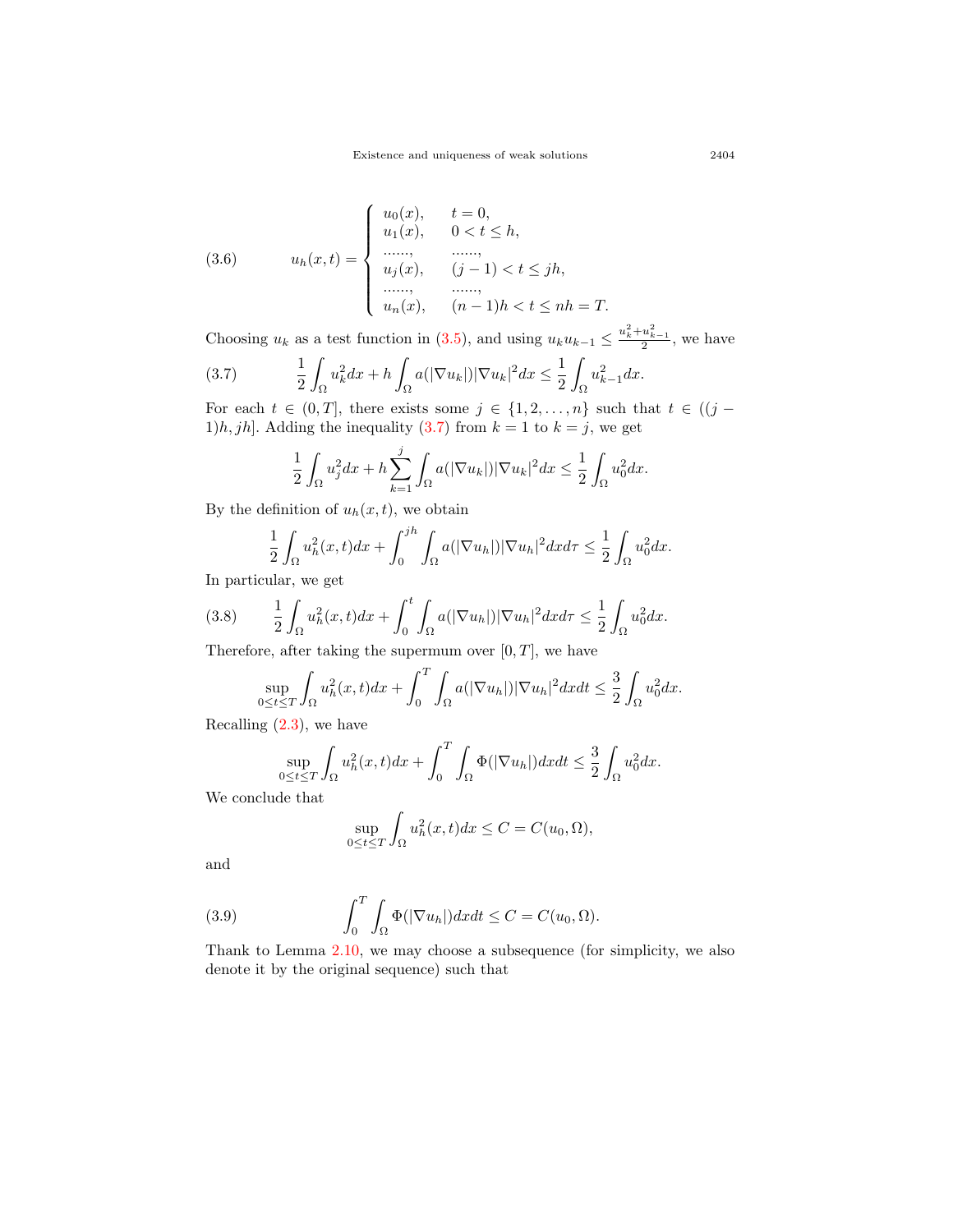$$
u_h \rightharpoonup u
$$
, weakly  $\rightarrow$  in  $L^{\infty} (0, T; L^2(\Omega))$ ,  
 $u_h \rightharpoonup u$ , weakly in  $L^1 (0, T; W^{1,1}(\Omega))$ .

These yield that

$$
\sup_{0\leq t\leq T}\int_{\Omega}u^2(x,t)dx\leq C \text{ and } \int_0^T\int_{\Omega}\Phi(|\nabla u|)dxd\tau\leq C.
$$

Denote

$$
\xi_h = a(|\nabla u_h|) \nabla u_h.
$$

Using  $(2.2)$  $(2.2)$ ,  $(2.3)$  $(2.3)$ ,  $(1.5)$  and Lemma [2.6,](#page-4-4) we have

<span id="page-13-0"></span>(3.10) 
$$
\Psi(a(|\nabla u_h|)|\nabla u_h|) = |\nabla u_h|a(|\nabla u_h|)|\nabla u_h| - \Phi(|\nabla u_h|)
$$

$$
\leq \Phi(2|\nabla u_h|) - \Phi(|\nabla u_h|) \leq K\Phi(|\nabla u_h|) - \Phi(|\nabla u_h|)
$$

$$
= (K-1)\Phi(|\nabla u_h|).
$$

It follows from  $(3.9)$  $(3.9)$  and  $(3.10)$  that

$$
\int_0^T \int_{\Omega} \Psi(|\xi_h|) dx dt \le \int_0^T \int_{\Omega} (K-1) \Phi(|\nabla u_h|) dx dt \le C.
$$

Recalling [\(2.5\)](#page-5-4), we have that

$$
\int_0^T \int_{\Omega} |\xi_h|^q dx dt \le C, \ (q > 1).
$$

Thus we can draw another subsequence  $\{\xi_h\}$  (we also denote it by the original sequence for simplicity) such that

(3.11) 
$$
\xi_h \rightharpoonup \xi, \quad weakly \ in \quad (L^q(Q))^N, \quad (q>1).
$$

We conclude from Lemma [2.10](#page-5-1) that

<span id="page-13-1"></span>
$$
\int_0^T \int_{\Omega} \Psi(|\xi|) dx dt \le \lim_{h \to 0} \int_0^T \int_{\Omega} \Psi(|\xi_h|) dx dt \le C.
$$

Recalling Inequality  $(2.1)$ , we have

$$
|\xi \cdot \nabla u| \leq |\xi| |\nabla u| \leq \Psi(|\xi|) + \Phi(|\nabla u|).
$$

This implies that  $\xi \cdot \nabla u \in L^1(Q)$ .

In the following, we prove that the function  $u$  is a weak solution of problem  $(1.1).$  $(1.1).$  $(1.1).$ 

For every  $\varphi \in C(\overline{Q})$  with  $\varphi(\cdot, T) = 0$ , we take  $\varphi(x, (k-1)h)$  as a test function in ([3.5](#page-11-1)) for every  $k \in \{1, 2, \ldots, n\}$  to have

$$
\int_{\Omega} \frac{u_k - u_{k-1}}{h} \varphi(x, (k-1)h) dx + \int_{\Omega} a(|\nabla u_k|) \nabla u_k \cdot \nabla \varphi(x, (k-1)h) dx = 0.
$$

Summing up all the equalities and recalling  $\varphi(\cdot, T) = \varphi(\cdot, nh) = 0$ , we get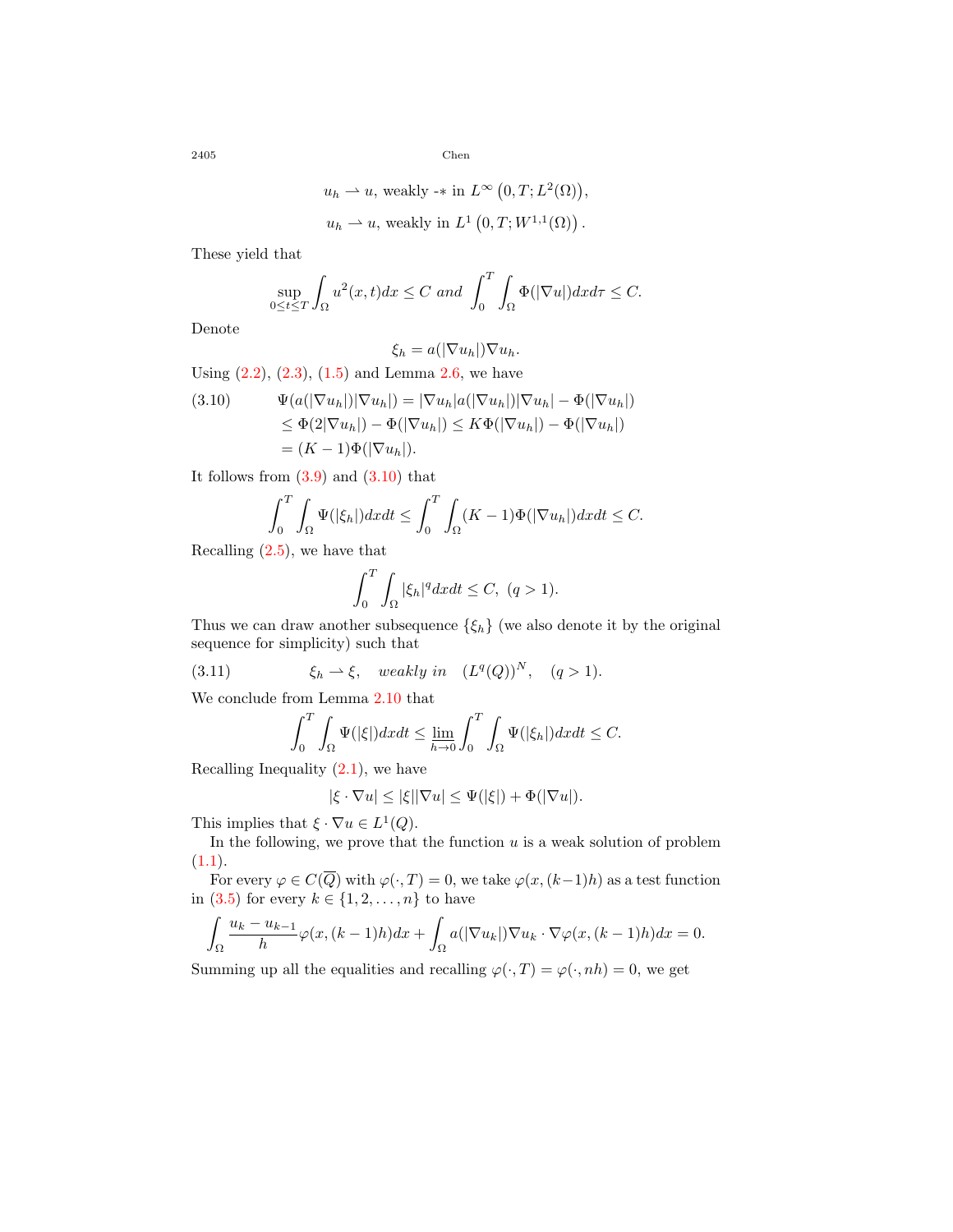$$
-\frac{1}{h} \int_{\Omega} u_0(x)\varphi(x,0)dx + \sum_{k=1}^n \int_{\Omega} u_k(x) \frac{\varphi(x,(k-1)h) - \varphi(x,kh)}{h} dx
$$

$$
+ \sum_{k=1}^n \int_{\Omega} a(|\nabla u_k|) \nabla u_k \cdot \nabla \varphi(x,(k-1)h) dx = 0.
$$

In view of the definition of  $u_h(x, t)$  in ([3.6\)](#page-12-2), we obtain

$$
\int_0^T \int_{\Omega} u_h(x, t) \varphi_t(x, t) dx dt = \sum_{k=1}^n \int_{(k-1)h}^{kh} \int_{\Omega} u_h(x, t) \varphi_t(x, t) dx dt
$$
  
= 
$$
\sum_{k=1}^n \int_{\Omega} u_k(x) \left[ \int_{(k-1)h}^{kh} \varphi_t(x, t) dt \right] dx
$$
  
= 
$$
\sum_{k=1}^n \int_{\Omega} u_k(x) \left[ \varphi(x, kh) - \varphi(x, (k-1)h) \right] dx,
$$

and

$$
\int_0^T \int_{\Omega} a(|\nabla u_h|) \nabla u_h \cdot \nabla \varphi dx dt = \sum_{k=1}^n \int_{(k-1)h}^{kh} \int_{\Omega} a(|\nabla u_h|) \nabla u_h \cdot \nabla \varphi dx dt
$$

$$
= \sum_{k=1}^n \int_{\Omega} a(|\nabla u_k|) \nabla u_k \cdot \left[ \int_{(k-1)h}^{kh} \nabla \varphi(x,t) dt \right] dx.
$$

Thus

$$
- \int_{\Omega} u_0(x)\varphi(x,0)dx - \int_0^T \int_{\Omega} u_h(x,t)\varphi_t(x,t)dxdt
$$
  
+ 
$$
\int_0^T \int_{\Omega} a(|\nabla u_h|)\nabla u_h \cdot \nabla \varphi dxdt
$$
  
= 
$$
\sum_{k=1}^n \int_{\Omega} a(|\nabla u_k|)\nabla u_k \cdot \left[ \int_{(k-1)h}^{kh} \nabla \varphi(x,t)dt - h\nabla \varphi(x,(k-1)h) \right] dx.
$$

Letting  $h \to 0$ , we have

<span id="page-14-1"></span>(3.12) 
$$
- \int_{\Omega} u_0(x) \varphi(x,0) dx + \int_0^T \int_{\Omega} [-u\varphi_t + \xi \cdot \nabla \varphi] dx dt = 0.
$$

Choosing  $\varphi \in C_c^{\infty}(Q)$ , we get

<span id="page-14-0"></span>(3.13) 
$$
\int_0^T \int_{\Omega} u \varphi_t dx dt = \int_0^T \int_{\Omega} \xi \cdot \nabla \varphi dx dt.
$$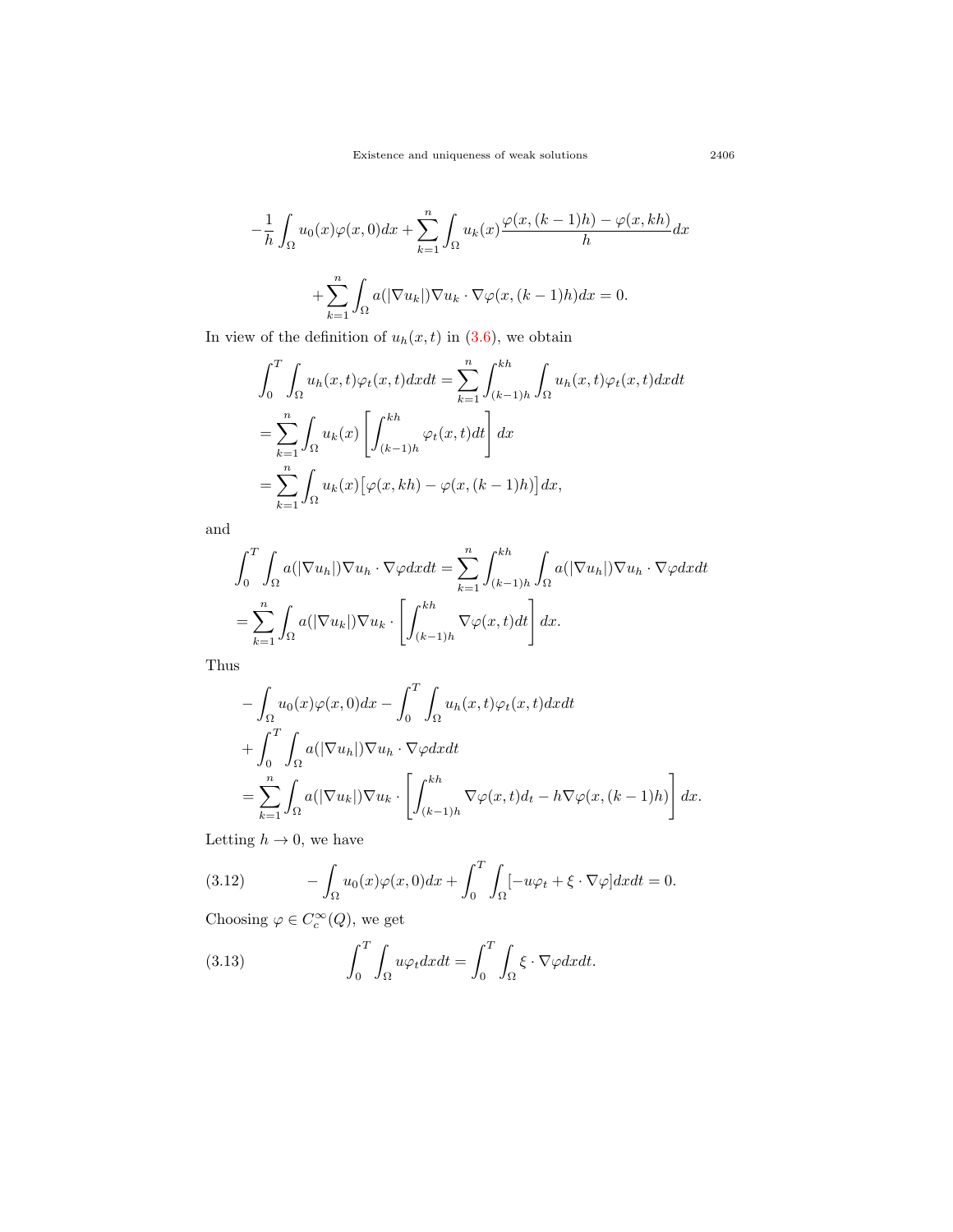By [\(3.11\)](#page-13-1), we know that  $\xi \in (L^2(Q))^N$ . In view of [\(3.13\)](#page-14-0), we conclude that  $u_t \in L^1(0,T; H^{-1}(\Omega))$ . Since

$$
u = \int_0^t u_t dt + u_0,
$$

and  $u_0 \in L^2(\Omega) \hookrightarrow H^{-1}(\Omega)$ , it follows that  $u \in C([0,T]; H^{-1}(\Omega))$ . Here  $H^{-1}(\Omega)$  is the dual space of  $H_0^1(\Omega) = W_0^{1,2}(\Omega)$ .

Denote

$$
Av = a(|\nabla v|)\nabla v,
$$

for  $v \in L^1(Q)$  with  $\int_0^T$ 0 ∫ Ω  $\Phi(|\nabla v|)dxdt < \infty$ . Summing up the inequalities  $(3.7)$  $(3.7)$ , we get

(3.14) 
$$
\frac{1}{2} \int_{\Omega} u_h^2(T) dx + \int_0^T \int_{\Omega} Au_h \cdot \nabla u_h dx dt \leq \frac{1}{2} \int_{\Omega} u_0^2 dx.
$$

Recalling Lemma [2.7,](#page-5-0) we have

<span id="page-15-0"></span>
$$
\int_0^T \int_{\Omega} (Au_h - Av) \cdot (\nabla u_h - \nabla v) dx dt \ge 0.
$$

Then it follows from  $(3.14)$  that

$$
\frac{1}{2} \int_{\Omega} u_h^2(T) dx + \int_0^T \int_{\Omega} (Au_h) \cdot \nabla v dx dt + \int_0^T \int_{\Omega} (Av) \cdot \nabla u_h dx dt
$$

$$
- \int_0^T \int_{\Omega} (Av) \cdot \nabla v dx dt \le \frac{1}{2} \int_{\Omega} u_0^2 dx.
$$

Letting  $h \to 0$ , and noting

$$
\int_{\Omega}u^2(T)dx \leq \lim_{h \to 0} \int_{\Omega}u_h^2(T)dx.
$$

We get

<span id="page-15-1"></span>(3.15) 
$$
\frac{1}{2} \int_{\Omega} u^2(T) dx + \int_0^T \int_{\Omega} \xi \cdot \nabla v dx dt + \int_0^T \int_{\Omega} Av \cdot \nabla u dx dt
$$

$$
- \int_0^T \int_{\Omega} Av \cdot \nabla v dx dt \le \frac{1}{2} \int_{\Omega} u_0^2 dx.
$$

By an approximation, we may choose the test function  $\varphi = u$  in ([3.12\)](#page-14-1) to have

(3.16) 
$$
\frac{1}{2} \int_{\Omega} u^2(T) dx + \int_0^T \int_{\Omega} \xi \cdot \nabla u dx dt = \frac{1}{2} \int_{\Omega} u_0^2 dx.
$$

Combining  $(3.15)$  $(3.15)$  $(3.15)$  with  $(3.16)$  $(3.16)$ , we obtain

<span id="page-15-2"></span>
$$
\int_0^T \int_{\Omega} (\xi - Av) \cdot (\nabla v - \nabla u) dx dt \le 0.
$$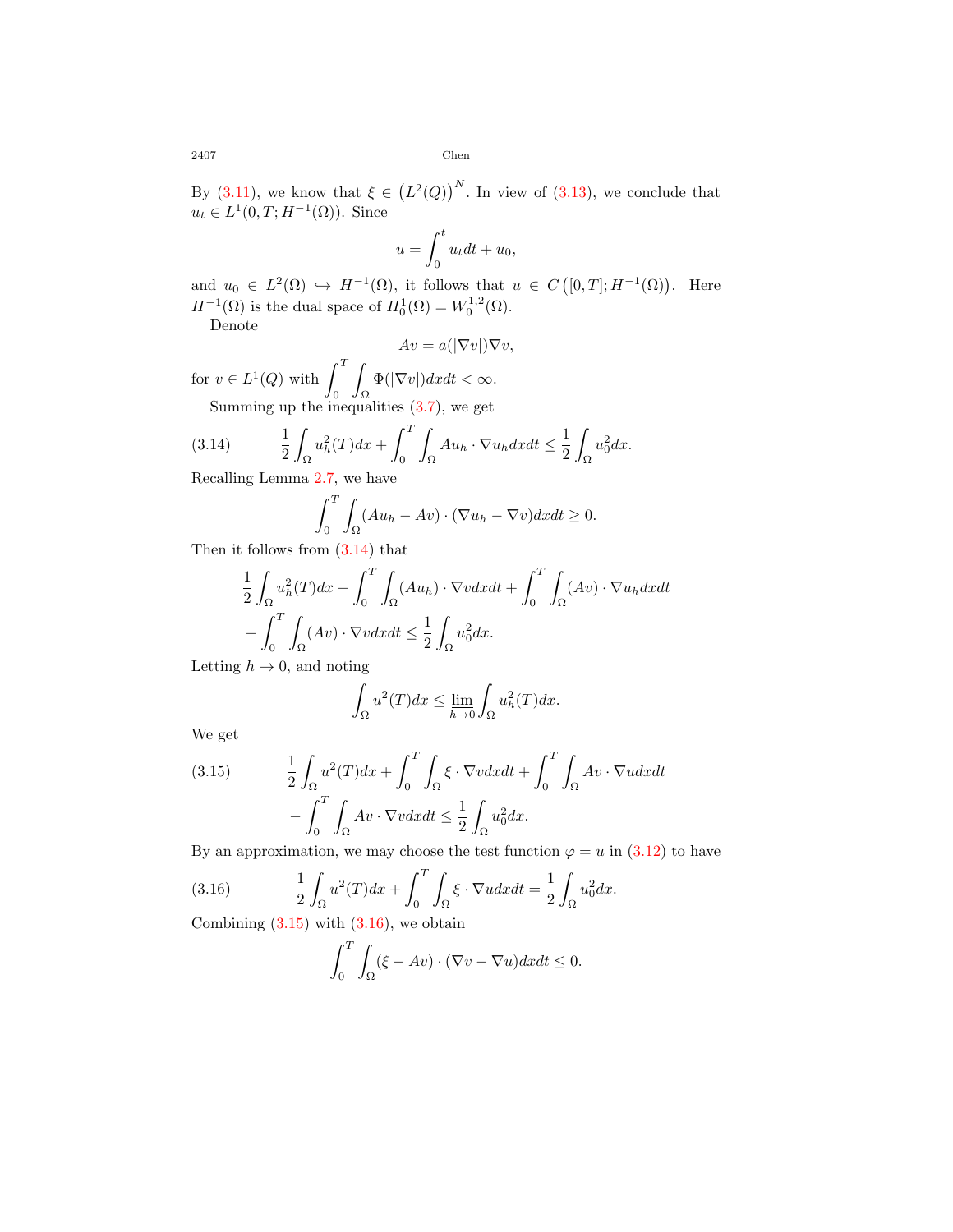Next we choose  $v = u + \lambda \omega$  for any  $\lambda > 0$ ,  $\omega \in W^{1,p}(Q)(p > 1)$  in the above inequality to have

$$
\int_0^T \int_{\Omega} \left( \xi - A(u + \lambda \omega) \right) \cdot \nabla \omega dx dt \le 0.
$$

Passing to limits as  $\lambda \to 0^+$  and using Lebesgue's Dominated Convergence Theorem, we obtain

<span id="page-16-0"></span>
$$
\int_0^T \int_{\Omega} (\xi - Au) \cdot \zeta dx dt = 0,
$$

for every  $\zeta \in (L^p(Q))^N (p \geq 2)$  and conclude that  $\xi = Au$  a.e. in *Q*.

For every  $0 < \delta < T$ , we denote  $v_{\delta}(x, t) = u(x, t + \delta)$ . By the uniqueness of weak solutions, we conclude that  $v_{\delta}$  is a weak solution for the following problem

$$
\begin{cases}\n\frac{\partial v_{\delta}}{\partial t} - \operatorname{div}(a(|\nabla v_{\delta}|)\nabla v_{\delta}) = 0 & \text{in } \Omega \times (0, T - \delta], \\
\frac{\partial v_{\delta}}{\partial \mathbf{n}} = 0 & \text{on } \partial \Omega \times (0, T - \delta], \\
v_{\delta}(x, 0) = u(x, \delta) & \text{in } \Omega.\n\end{cases}
$$

Then it follows that  $\omega_{\delta}(x, t) = v_{\delta}(x, t) - u(x, t) = u(x, t + \delta) - u(x, t)$  satisfying (3.17)

<span id="page-16-1"></span>
$$
\begin{cases}\n\frac{\partial \omega_{\delta}}{\partial t} - \operatorname{div}(a(|\nabla v_{\delta}|)\nabla v_{\delta} - a(|\nabla u|)\nabla u) = 0 & \text{in} \quad \Omega \times (0, T - \delta], \\
\frac{\partial \omega_{\delta}}{\partial \mathbf{n}} = 0 & \text{on} \quad \partial \Omega \times (0, T - \delta], \\
\omega_{\delta}(x, 0) = u(x, \delta) - u_{0}(x) & \text{in} \quad \Omega.\n\end{cases}
$$

For each  $t_0 \in [0, T - \delta]$ , we choose a test function  $\omega_{\delta}$  for equations [\(3.17\)](#page-16-0) over  $[0, t_0]$  to have

$$
\frac{1}{2} \int_{\Omega} \omega_{\delta}^{2}(x, t_{0}) dx + \int_{0}^{t_{0}} \int_{\Omega} \left[ a(|\nabla v_{\delta}|) \nabla v_{\delta} - a(|\nabla u|) \nabla u \right] \cdot (\nabla v_{\delta} - \nabla u) dx dt
$$

$$
\leq \frac{1}{2} \int_{\Omega} \omega_{\delta}^{2}(x, 0) dx.
$$

Thank to Lemma [2.7](#page-5-0), it yields

$$
\int_{\Omega} |u(x, t_0 + \delta) - u(x, t_0)|^2 dx \le \int_{\Omega} |u(x, \delta) - u_0(x)|^2 dx.
$$

In order to prove that  $u \in C([0,T]; L^2(\Omega))$ , we only need to prove

(3.18) 
$$
\overline{\lim_{\delta \to 0^+}} \int_{\Omega} |u(x,\delta) - u_0(x)|^2 dx = 0.
$$

Suppose  $(3.18)$  is not true. Then there exit a positive number  $\varepsilon_0$  and a sequence  ${\delta_i}$  with  $\delta_i \to 0$  as  $i \to \infty$  such that

<span id="page-16-2"></span>(3.19) 
$$
\lim_{\delta_i \to 0^+} \int_{\Omega} |u(x, \delta_i) - u_0(x)|^2 dx \ge \varepsilon_0.
$$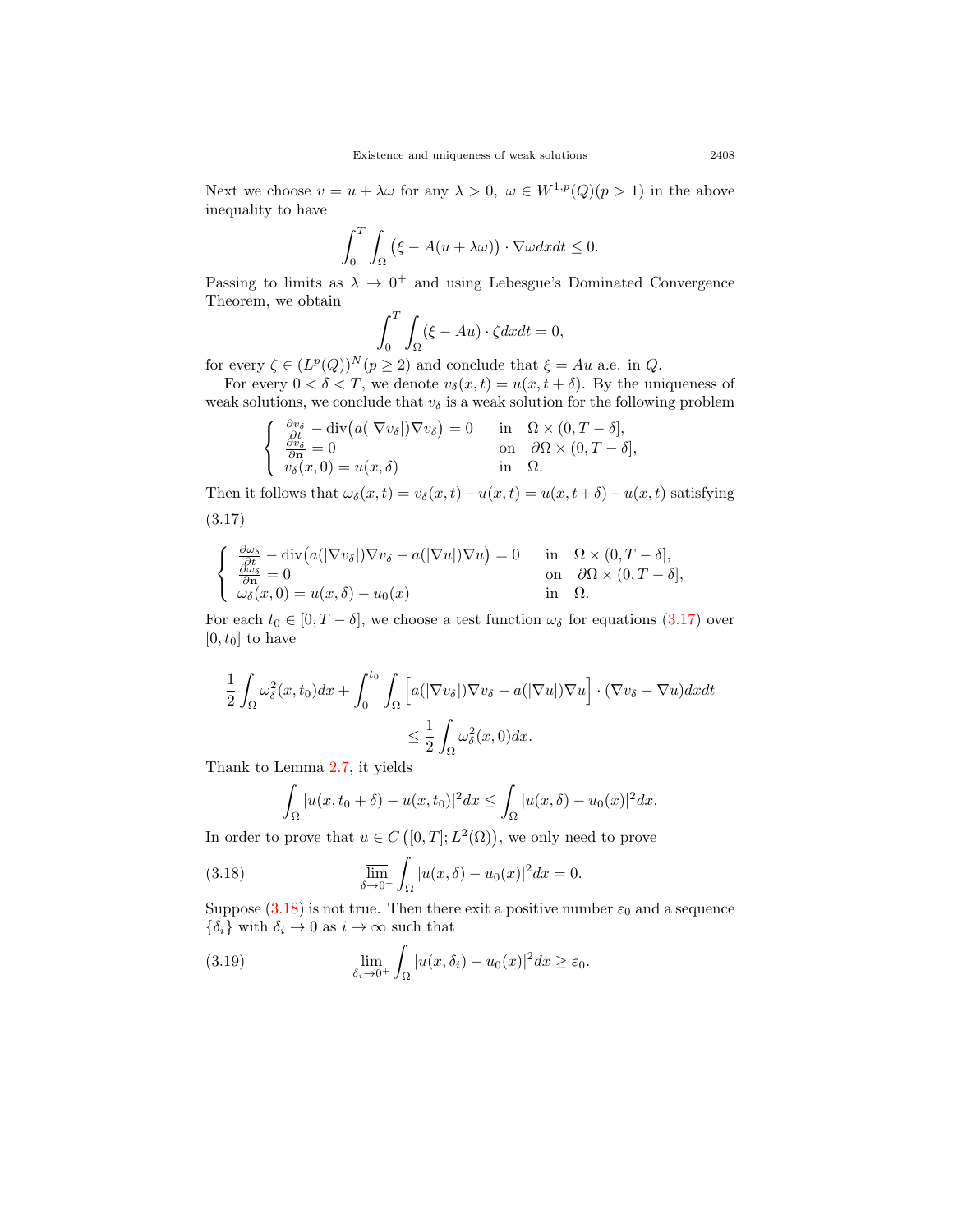By ([3.8](#page-12-3)), we easily see that

<span id="page-17-8"></span>(3.20) 
$$
\int_{\Omega} |u(x,\delta_i)|^2 dx \leq \int_{\Omega} |u_0(x)|^2 dx.
$$

Thus, we have from [\(3.19\)](#page-16-2) that

<span id="page-17-9"></span>(3.21) 
$$
\lim_{\delta_i \to 0^+} \left[ \int_{\Omega} |u_0(x)|^2 dx - \int_{\Omega} u_0(x) u(x, \delta_i) dx \right] \ge \frac{\varepsilon_0}{2}.
$$

Hence, it follows from  $(3.20)$  $(3.20)$  that  $\{u(x, \delta_i)\}\)$  is a bounded sequence in  $L^2(\Omega)$ . Moreover, there exist a subsequence (for simplicity, we also denote it by the original sequence) and a  $\widetilde{u_0} \in L^2(\Omega)$  such that

$$
u(x, \delta_i) \rightharpoonup \widetilde{u_0}(x)
$$
, weakly in  $L^2(\Omega)$ .

Since  $u \in C([0, T]; H^{-1}(\Omega))$ , it follows that

$$
u(x, \delta_i) \to u_0(x), \quad in \ H^{-1}(\Omega).
$$

Thus we must have  $\widetilde{u_0}(x) = u_0(x)$  and then

$$
u(x, \delta_i) \rightharpoonup u_0(x)
$$
, weakly in  $L^2(\Omega)$ .

The above relation leads to a contradiction with ([3.21](#page-17-9)). Therefore, we conclude that  $(3.18)$  is true and  $u \in C([0,T]; L^2(\Omega))$ . Thus we complete the proof of the theorem.

□

#### **Acknowledgments**

I would like to thank my supervisor Prof. Zhongrui Shi, who supported me throughout preparing this paper with his knowledge, patience and excellent guidance.

#### **REFERENCES**

- <span id="page-17-5"></span>[1] R. Adams, Sobolev Spaces, Acard. Press, New York, 1975.
- <span id="page-17-3"></span>[2] G. Aubert and P. Kornprost, Mathematical Problems in Image Processing, Springer-Verlag, Berlin, 2002.
- <span id="page-17-6"></span>[3] J.M. Ball and F. Murat, Remarks on Chacon's biting lemma, *Proc. Amer. Math. Soc.* **107** (1989), no. 3, 655–663.
- <span id="page-17-0"></span>[4] Y. Chen, S. Levine and M. Rao, Variable exponent, linear growth functionals in image restoration, *SIAM J. Appl. Math.* **66** (2006), no. 4, 1383–1406.
- <span id="page-17-1"></span>[5] L. Diening, Theoerical and Numerical Results for Electrorheological Fluids, PhD Thesis, University of Freiburg, Germany, 2002.
- <span id="page-17-7"></span>[6] L.C. Evans, Weak Convergence Methods for Nonlinear Partial Differential Equations, Amer. Math. Soc. Providence, RI, 1990.
- <span id="page-17-4"></span>[7] Zh. Feng and Zh. Yin, On weak solutions for a class of nonlinear parabolic equations related to image analysis, *Nonlinear Anal.* **71** (2009), no. 7, 2506–2517.
- <span id="page-17-2"></span>[8] G. Fragnelli, Positive periodic solutions for a system of anisotropic parabolic equations, *J. Math. Anal. Appl.* **367** (2010) 204–228.